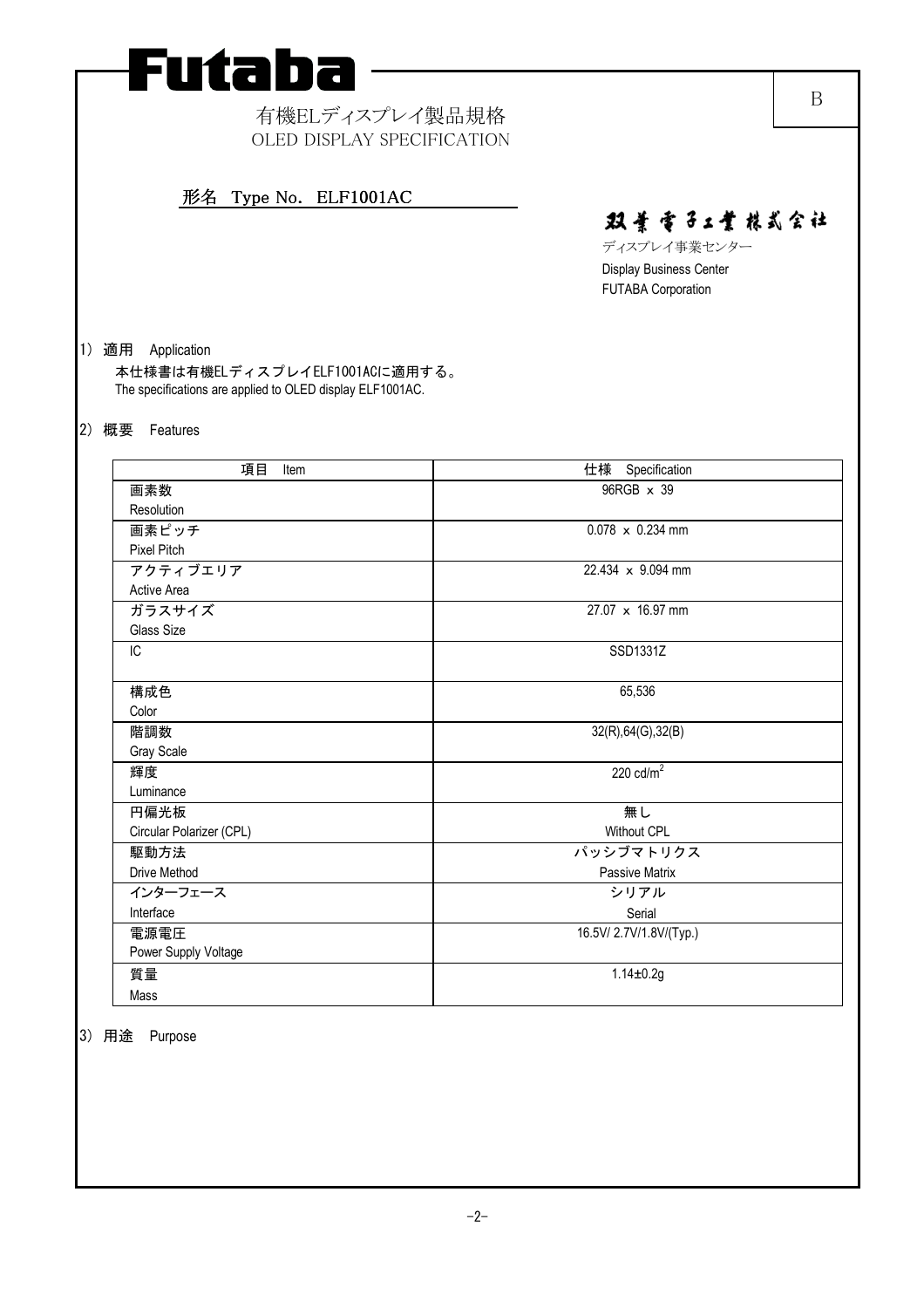# 4) 標準状態 Normal Condition

本仕様書では特に記載の無い場合、下記に規定した標準状態の値を使用するものとする。 Measurements are done under normal condition unless otherwise specified.

| 温度 Temperature |                                                    | $23\pm3\degree$ C |
|----------------|----------------------------------------------------|-------------------|
| 湿度 Humidity    |                                                    | $45 \pm 15%$      |
|                | OLED駆動電源電圧 OLED Drive Power Supply Voltage (VCC)   | $16.5 \pm 0.1V$   |
|                | ロジック電源電圧 Logic Power Supply Voltage (VDD)          | $2.7 \pm 0.05$ V  |
|                | インターフェース電源電圧 Interface Power Supply Voltage(VDDIO) | $1.8 + 0.05V$     |

# 5) 電気特性 Electric Characteristics

5-1) 絶対最大定格 Absolute Maximum Rating

| 項目                                     |              | Min.     | Max.       | 単位     |
|----------------------------------------|--------------|----------|------------|--------|
| Item                                   | Symbol       |          |            | Unit   |
| OLED駆動電源電圧                             | <b>VCC</b>   | $\Omega$ | 19.0       | V      |
| <b>OLED Drive Power Supply Voltage</b> |              |          |            |        |
| ロジック電源電圧                               | <b>VDD</b>   | $-0.3$   | 4.0        | V      |
| Logic Power Supply Voltage             |              |          |            |        |
| インターフェース電源電圧                           | <b>VDDIO</b> | $-0.3$   | <b>VDD</b> | $\vee$ |
| Interface Power Supply Voltage         |              |          |            |        |
| 信号入力電圧                                 | Vi           | $-0.3$   | $VDD+0.3$  | V      |
| Signal Input Voltage                   |              |          |            |        |
| 動作温度 $*$ <sup>1)</sup>                 | Topr         | $-20$    | $+75$      | °C.    |
| Operating Temperature <sup>*1)</sup>   |              |          |            |        |
| 貯蔵温度                                   | Tstg         | $-40$    | $+85$      | °C.    |
| Storage Temperature                    |              |          |            |        |

注:

\*1) 結露なき事。

Notice:

\*1) No Condensation

# 5-2) 推奨動作条件 Recommended Operation Condition

| 項<br>目                          | 記号           | Min.   | Typ. | Max.       | 単位     |
|---------------------------------|--------------|--------|------|------------|--------|
| Item                            | Symbol       |        |      |            | Unit   |
| OLED駆動電源電圧                      | <b>VCC</b>   | 15.5   | 16.5 | 17.5       | V      |
| OLED Drive Power Supply Voltage |              |        |      |            |        |
| ロジック電源電圧                        | VDD          | 2.4    | 2.7  | 3.5        | $\vee$ |
| Logic Power Supply Voltage      |              |        |      |            |        |
| インターフェース電源電圧                    | <b>VDDIO</b> | 1.6    | 1.8  | <b>VDD</b> | $\vee$ |
| Interface Power Supply Voltage  |              |        |      |            |        |
| 信号入力電圧                          | ViH          | 0.8VDD |      | <b>VDD</b> | $\vee$ |
| Signal Input Voltage            | ViL          | 0      |      | 0.2VDD     | V      |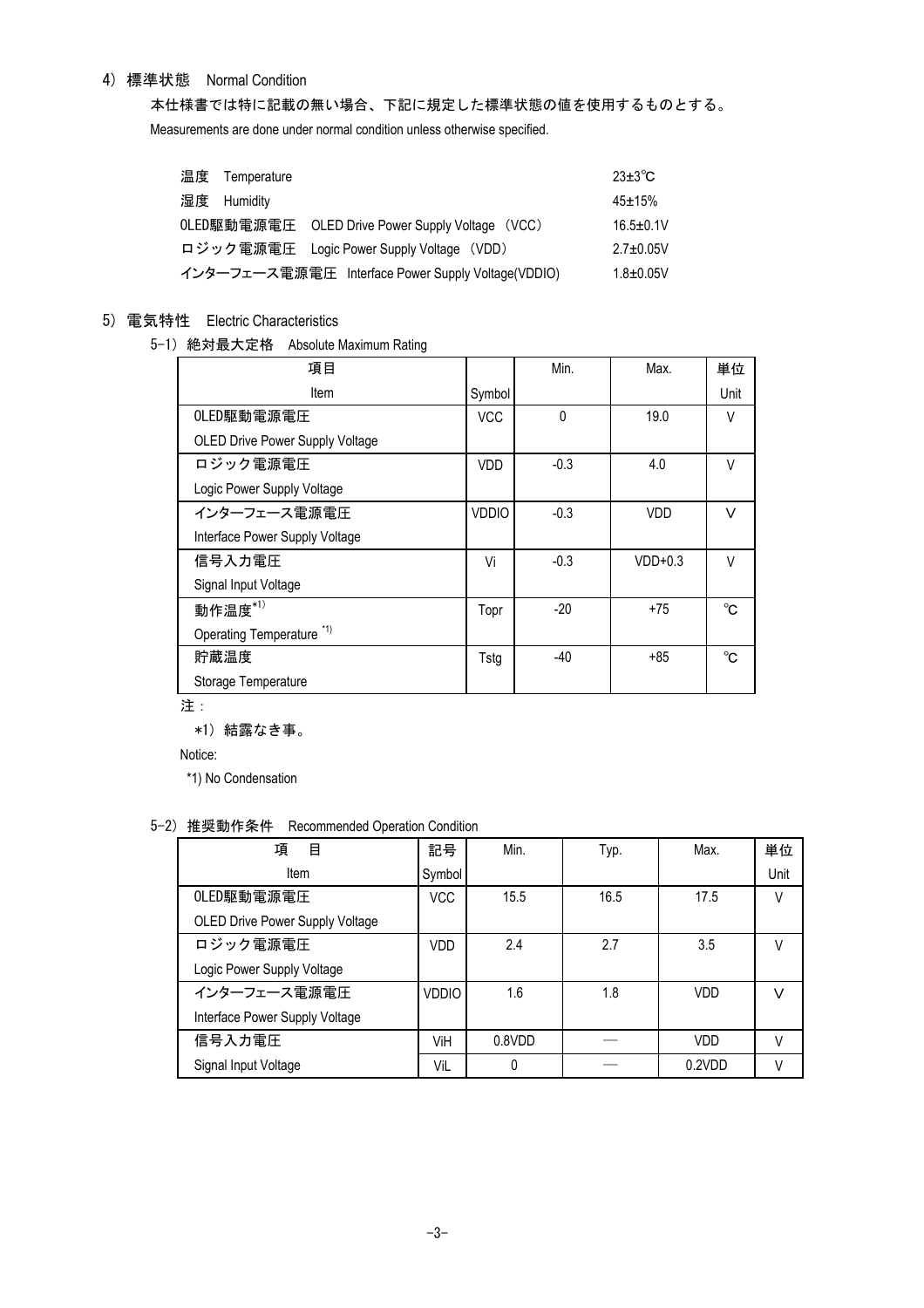## 5-3)消費電流 Current Consumption

### 5-3-1)消費電流 Current Consumption

| 項目                                           | 記号           |                         | 点灯パターン        | Typ. | Max. | 単位   |
|----------------------------------------------|--------------|-------------------------|---------------|------|------|------|
| Item                                         | Symbol       | <b>Lighting Pattern</b> |               |      |      | Unit |
|                                              |              | $220 \text{cd/m}^2$     | 全点灯           | 16.5 | 20.0 |      |
| OLED駆動電源電流<br><b>OLED Drive Power Supply</b> | ICC          |                         | All Pixels On |      |      | mA   |
| Current                                      |              | 全消灯                     |               | 1.1  | 1.4  |      |
|                                              |              | All Pixels Off          |               |      |      |      |
| ロジック電源電流                                     | IDD          | $220 \text{cd/m}^2$     | 全点灯           | 150  | 500  |      |
|                                              |              |                         | All Pixels On |      |      |      |
| Logic Power Supply Current                   |              | 全消灯                     |               |      | 500  | μA   |
|                                              |              | All Pixels Off          |               |      |      |      |
|                                              |              | $220 \text{cd/m}^2$     | 全点灯           |      | 10   |      |
| インターフェイス電源電流                                 | <b>IDDIO</b> |                         | All Pixels On |      |      |      |
| Logic Power Supply Current                   |              | 全消灯                     |               | 10   | μA   |      |
|                                              |              | All Pixels Off          |               |      |      |      |

5-3-2) スタンバイ電源電流 stand-by Current Consumption

| 項目                    | 記号          | 点灯パターン             | Typ. | Max | 単位   |
|-----------------------|-------------|--------------------|------|-----|------|
| Item                  | Symbol      | Lighting pattern   |      |     | Unit |
| Stand-by Current(VCC) | <b>ISCC</b> | Display Off        |      | 10  |      |
| Stand-by Current(VDD) | isdd        | (Send Command AEh) |      | 10  | μA   |

## 6) 光学特性 Optical Characteristics

6-1) 輝度 / 色度 Luminance / Chromaticity

|                    | 項目    |   |           | 条件           | Min.   | Typ. | Max. | 単位              |
|--------------------|-------|---|-----------|--------------|--------|------|------|-----------------|
| Item               |       |   | Condition |              |        |      | Unit |                 |
| 輝度<br>Luminance    |       |   | 点灯状態      | All Pixel On | 170    | 220  | 270  | $\text{cd/m}^2$ |
|                    | White | x |           |              | 0.30   | 0.34 | 0.38 |                 |
|                    |       | у |           | All Pixel On | 0.32   | 0.36 | 0.40 |                 |
|                    | Red   | x |           |              | 0.60   | 0.64 | 0.68 |                 |
| 色度                 |       | у | 点灯状態      |              | 0.30   | 0.34 | 0.38 |                 |
| Chromaticity       | Green | x |           |              | 0.29   | 0.33 | 0.37 |                 |
|                    |       | у |           |              | 0.49   | 0.53 | 0.57 |                 |
|                    | Blue  | x |           |              | 0.07   | 0.11 | 0.15 |                 |
|                    | $*2)$ | y |           |              | 0.13   | 0.17 | 0.21 |                 |
| コントラスト<br>Contrast |       |   |           | $*1)$        | 10,000 | -    |      |                 |

注:

\*1) 全点灯暗室コントラスト比 =全点灯輝度/全消灯輝度

## \*2) Blue色度は参考値

Notice:

- \*1) Contrast ratio of display all pixels on in a dark room. = Display All Pixels On / Display All Pixels Off
- \*2) The Chromaticity of blue is reference value.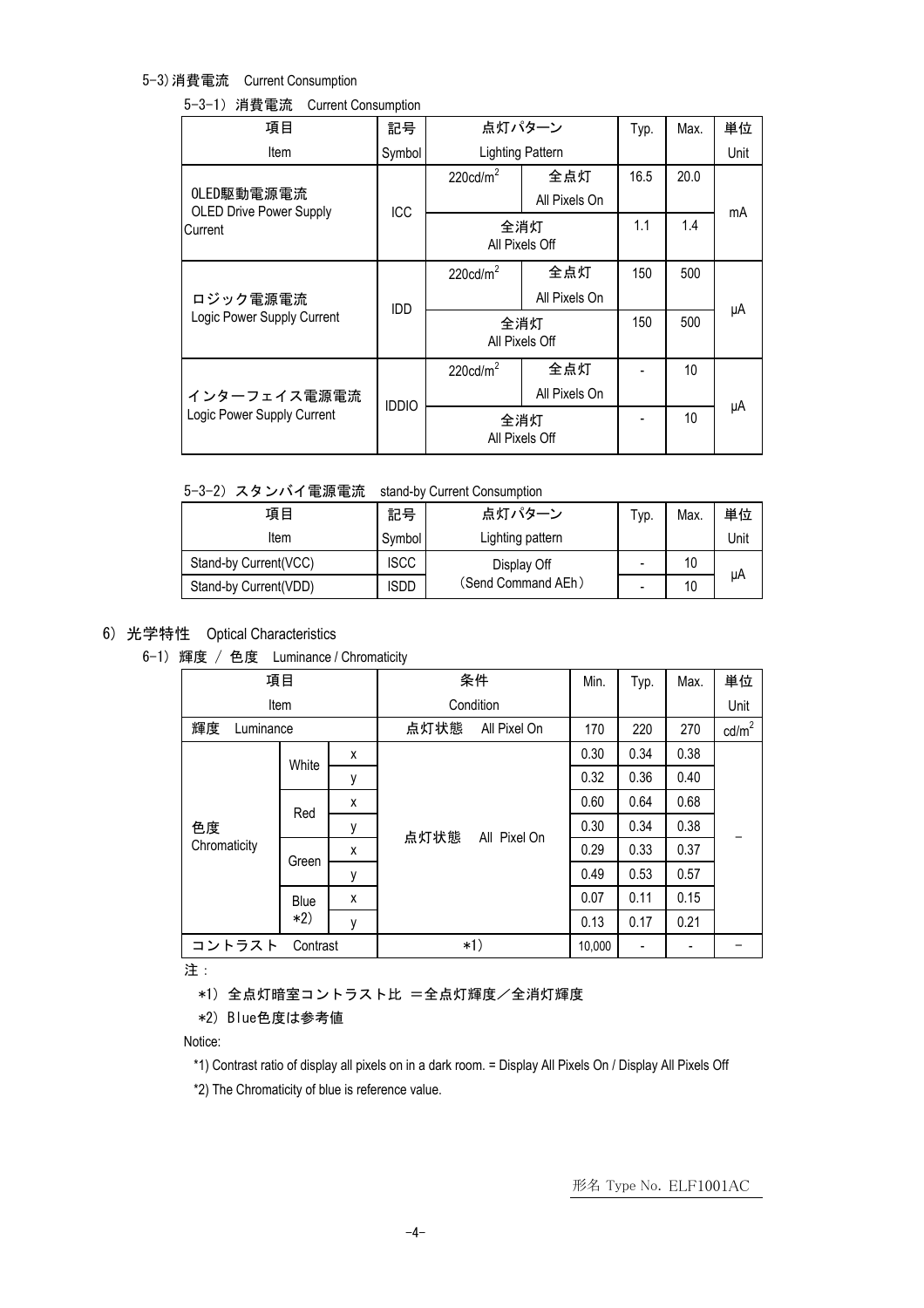#### 6-2) 期待寿命 Lifetime Expectancy

| 項目                                              | 動作条件                                                                | 期待寿命 $^{\ast 1)}$                                                                        |
|-------------------------------------------------|---------------------------------------------------------------------|------------------------------------------------------------------------------------------|
| Item                                            | <b>Operating Condition</b>                                          | Lifetime Expectancy <sup>*1)</sup>                                                       |
| 室温動作                                            | 4) 項記載の標準状態、9) 項記載の設定値、                                             | 8000時間点灯動作後、輝度は6-1)記載の                                                                   |
| 寿命                                              | 点灯率30%*2) 連続動作                                                      | 規格下限の50%以上である事                                                                           |
| Room Temp.                                      | Normal condition defined as 4), Set min luminance which             | After operationg for 8,000hrs, Luminance should                                          |
| Operating                                       | described in 9), Lighting Rate: 30% <sup>*2)</sup> , and Continuous | be at least 50% of the min luminance which                                               |
| Lifetime                                        | Operation                                                           | written in 6-1).                                                                         |
| 室温貯蔵<br>寿命<br>Room Temp.<br>Storage<br>Lifetime | 4)項記載の標準状態、 貯蔵<br>Normal condition defined as 4), Storage.          | 画素の50%縮退が観察される時間<br>納入後2.9年<br>50% Pixels shrinkage time.<br>2.9 years after delivering. |

注:

- \*1) 期待寿命とは、標準条件で使用した場合に期待できる寿命であり、保証するものではありません。
- \*2) 点灯率30%とは、1ライン96画素中の30%の画素を点灯させるものとする。 この時、各々の画素はパネルの駆動時間に対し平均して30%の時間だけ点灯しているものとする。

Notice:

- \*1) Lifetime Expectancy is not guaranteed one but expected lifetime in normal condition.
- \*2) Pixels of 30% in one line 96 pixels are light.

In this case each pixels lights for average time of 30% of display drive time.

\*貯蔵寿命定義

\*Storage Lifetime Definition



初期状態 Initial status 寿命到達時 End of Life Time



6-3) 階調数 Gray Scale

| 階調数        |       |   |       |   |       |
|------------|-------|---|-------|---|-------|
| Gray Scale | 32(R) | х | 64(G) | х | 32(B) |

7) AC特性 AC Characteristics

7-1) フレーム周波数 Frame Rate Min: 100Hz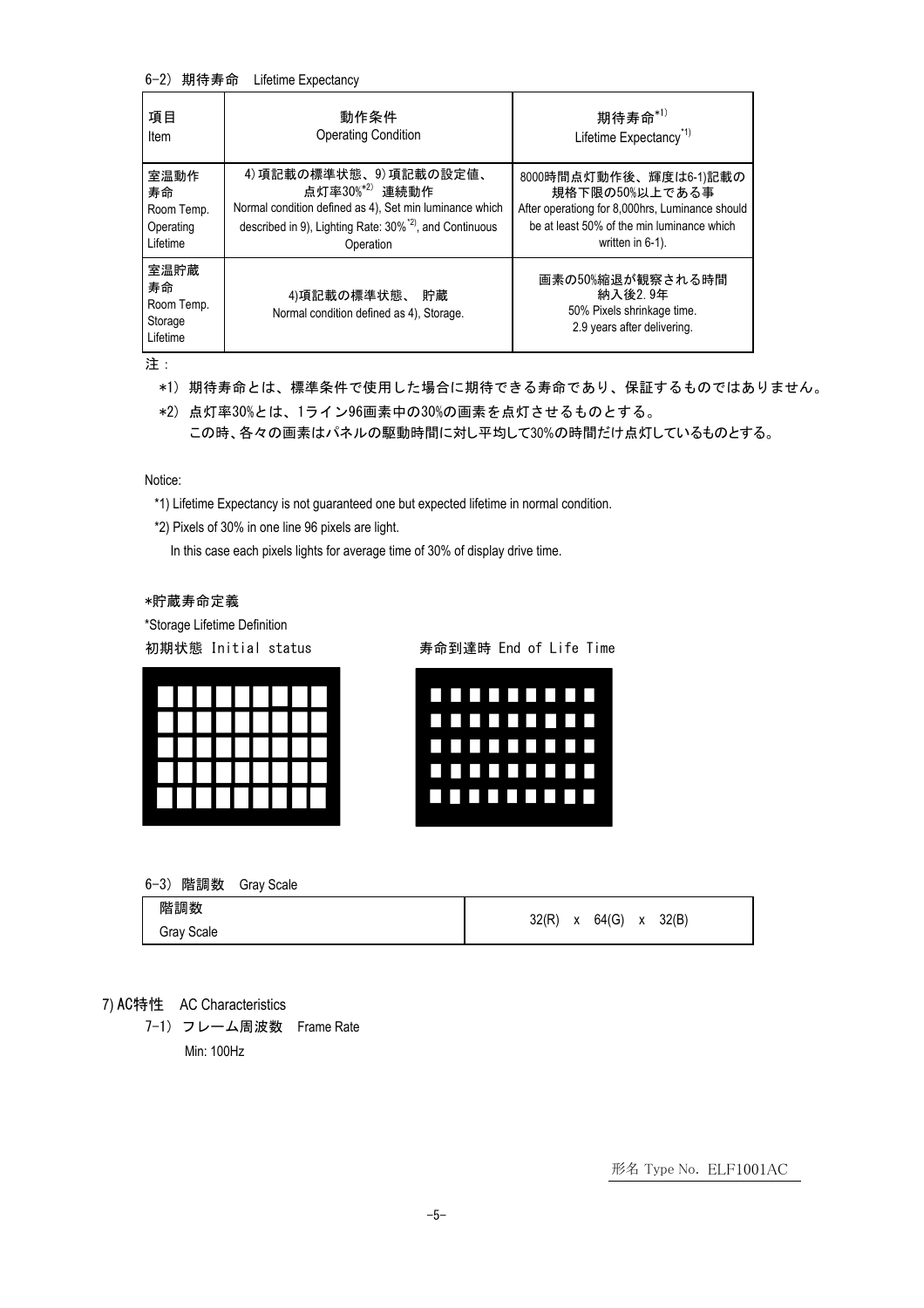7-2) シリアルインターフェース Serial Interface

シリアルインターフェース タイミング Serial Interface Timing

| 項目                     | 記号               | Min | Typ            | Max            | 単位   |
|------------------------|------------------|-----|----------------|----------------|------|
| Item                   | Symbol           |     |                |                | Unit |
| Clock Cycle Time       | tcycle           | 150 | $\blacksquare$ |                |      |
| Address Setup Time     | tas              | 40  | $\blacksquare$ |                |      |
| Address Hold Time      | tан              | 40  |                |                |      |
| Write Data Setup Time  | tpsw             | 40  | $\blacksquare$ |                |      |
| Write Data Hold Time   | t <sub>DHW</sub> | 40  | $\blacksquare$ | $\blacksquare$ |      |
| <b>Clock Low Time</b>  | tCLKL            | 75  |                |                | ns   |
| Clock High Time        | tCLKH            | 75  | ۰              |                |      |
| <b>Rise Time</b>       | tR               |     | ۰              | 15             |      |
| Fall Time              | tF               |     | ۰              | 15             |      |
| Chip Select Setup Time | tcss             | 75  | $\blacksquare$ | $\blacksquare$ |      |
| Chip Select Hold Time  | tcsн             | 60  |                |                |      |

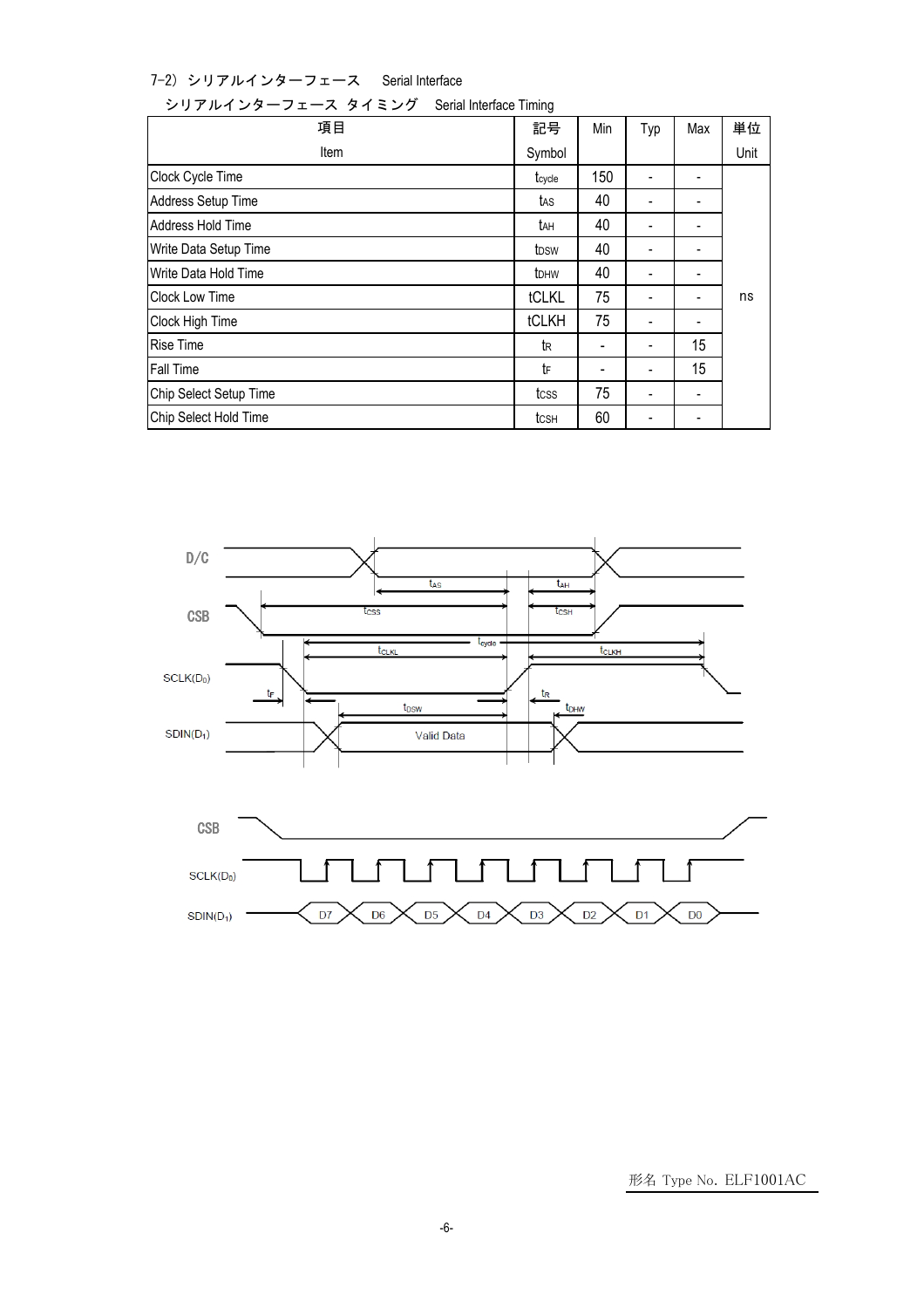7-3) 制御仕様 Control Specification

①コマンドデコーダーとコマンドインターフェース このモジュールは入力されたデータがデータかコマンドかを判断、決定します。 D/CピンがHighの時、DB1の入力はデータと判断され、Graphic Display Data RAM (GDDRAM) に 書き込まれます。 D/CピンがLOWの時、DB1の入力はコマンドと判断され、デコード後に各コマンド・レジスタに 書き込まれます。

①Command Decoder and Interface

This OLED module determines whether the input data is interpreted as data or command.

When D/C pin is HIGH, DB1 is interpreted as display data written to Graphic Display Data RAM (GDDRAM). When it is LOW, the input at DB1 is interpreted as a command. Then data input will be decoded and written to the corresponding command register.

②CSBの取り扱いの注意

連続してコマンド/データを転送する場合, CSBをLOWの状態を保つことを推奨します。 割り込み等でCSBがHighになってしまう場合は,バイト単位での転送を完結させてください。 1バイトの途中で転送を中断しCSBをHighにすると正常にコマンド/データの転送は行えません。

#### ②Notice of CSB

The level of CSB is recommended to be LOW when command/data is continuously transmitted. It is impossible to write command/data on the way writing data in a byte. (following "Invalid Case") When CSB is HIGH, it allows that the operation timing is following "Valid Case".

通常のタイミングチャート



コマンド/データを書き込む場合CSBを1バイト単位で High にしても正しく動作します。 Valid Case: In case of write command/data, it can operate correctly to be the voltage of CSB pin to high between every 1byte unit.

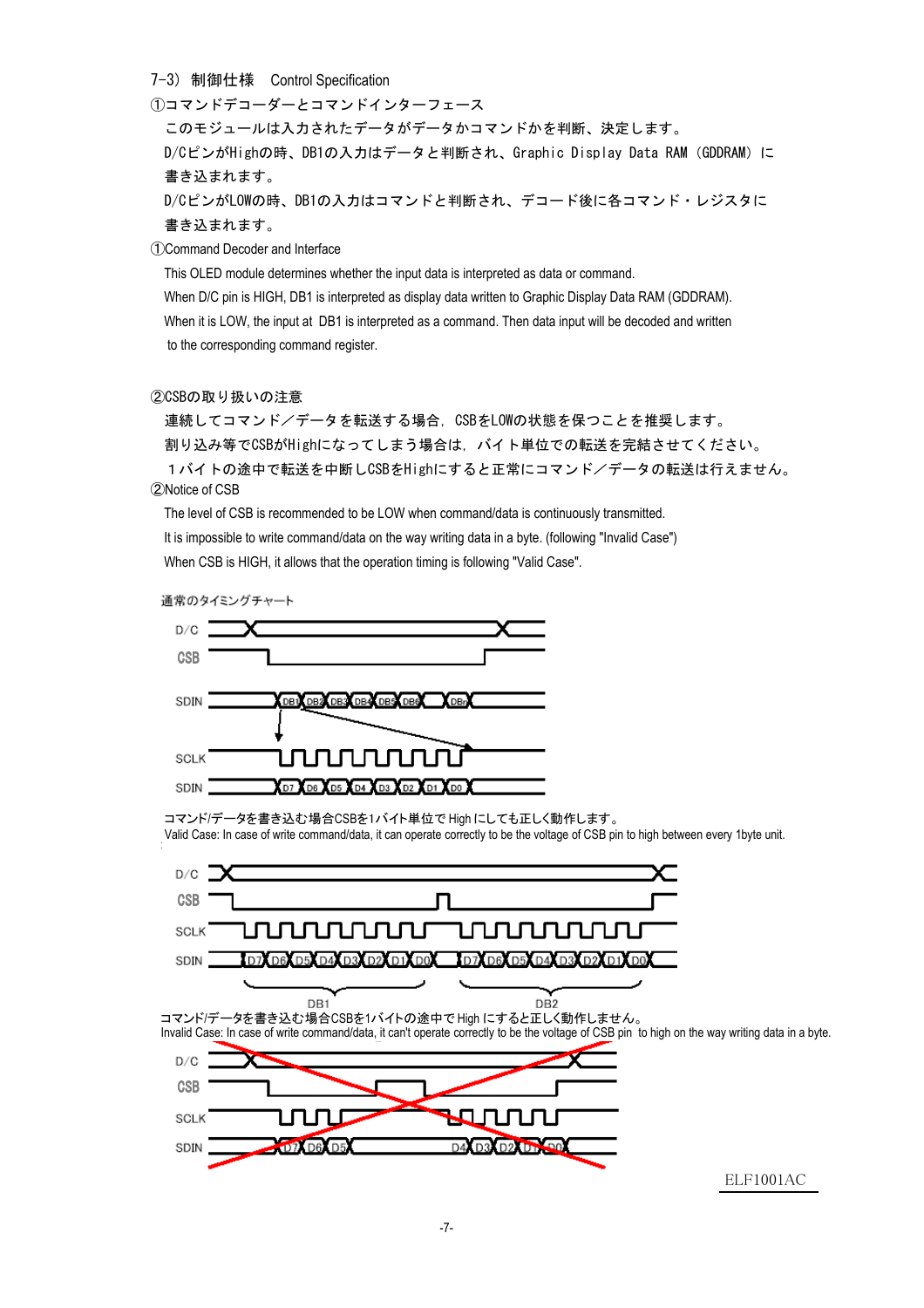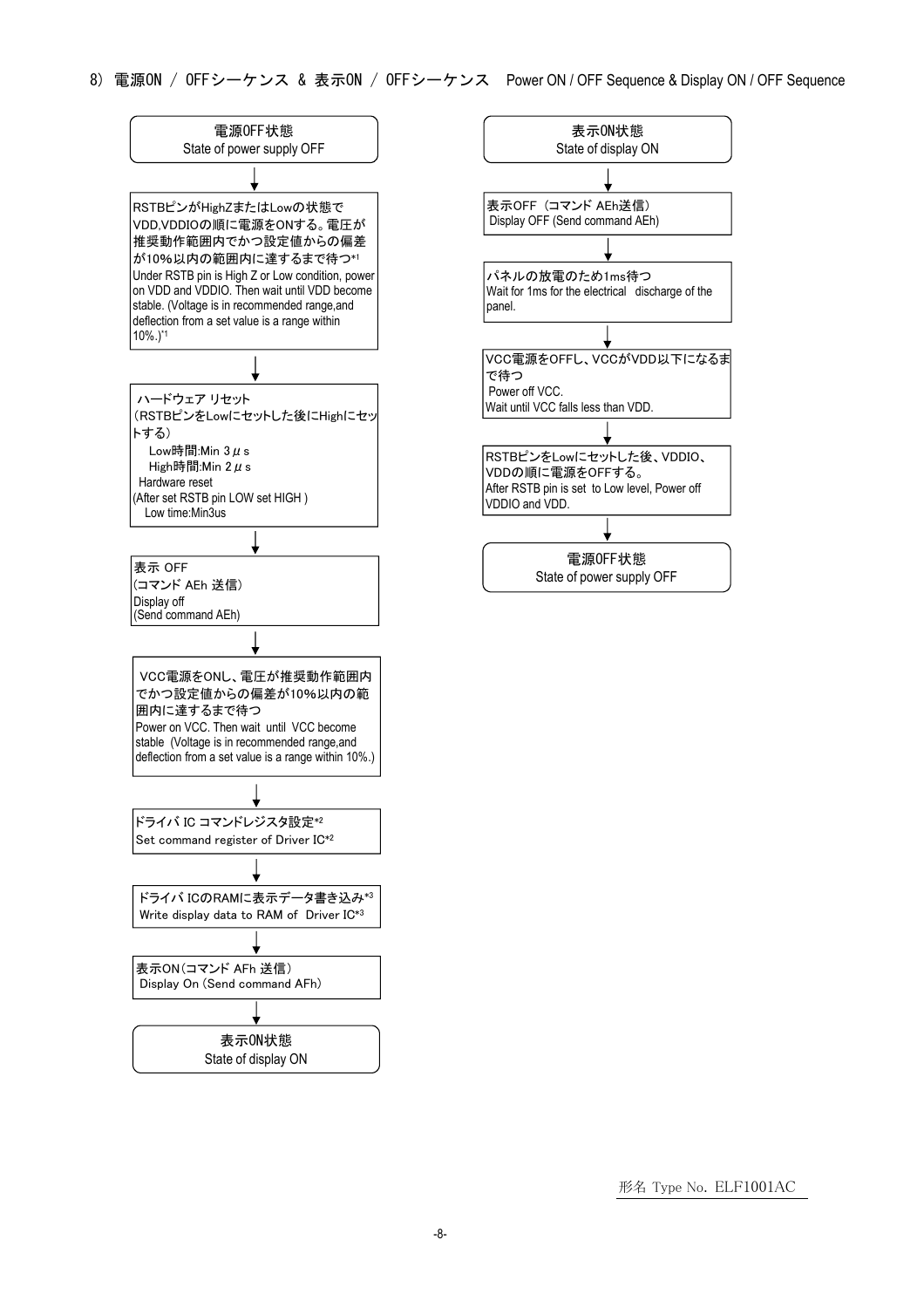8) 電源ON / OFFシーケンス & 表示ON / OFFシーケンス(続き) Power ON / OFF Sequence & Display ON / OFF Sequence (Continued)



注:

\*1:VDDIOはVDDの後に立ち上がること。

\*2:9)ソフトウェア・コンフィグレーション例参照

\*3:10)ピクセルデータ送信方式、11)GDDRAM書き込みシーケンス参照

上記シーケンスに従わない場合、製品が故障することがあります。

Notice:

\*1): The voltage of VDDIO raises after VDD.

\*2): refer to 9) Example of Software Configuration

\*3): refer to 10) Pixel Data Output Mode and 11) GDDRAM Write Sequence

Keep sequence, otherwise module would break down.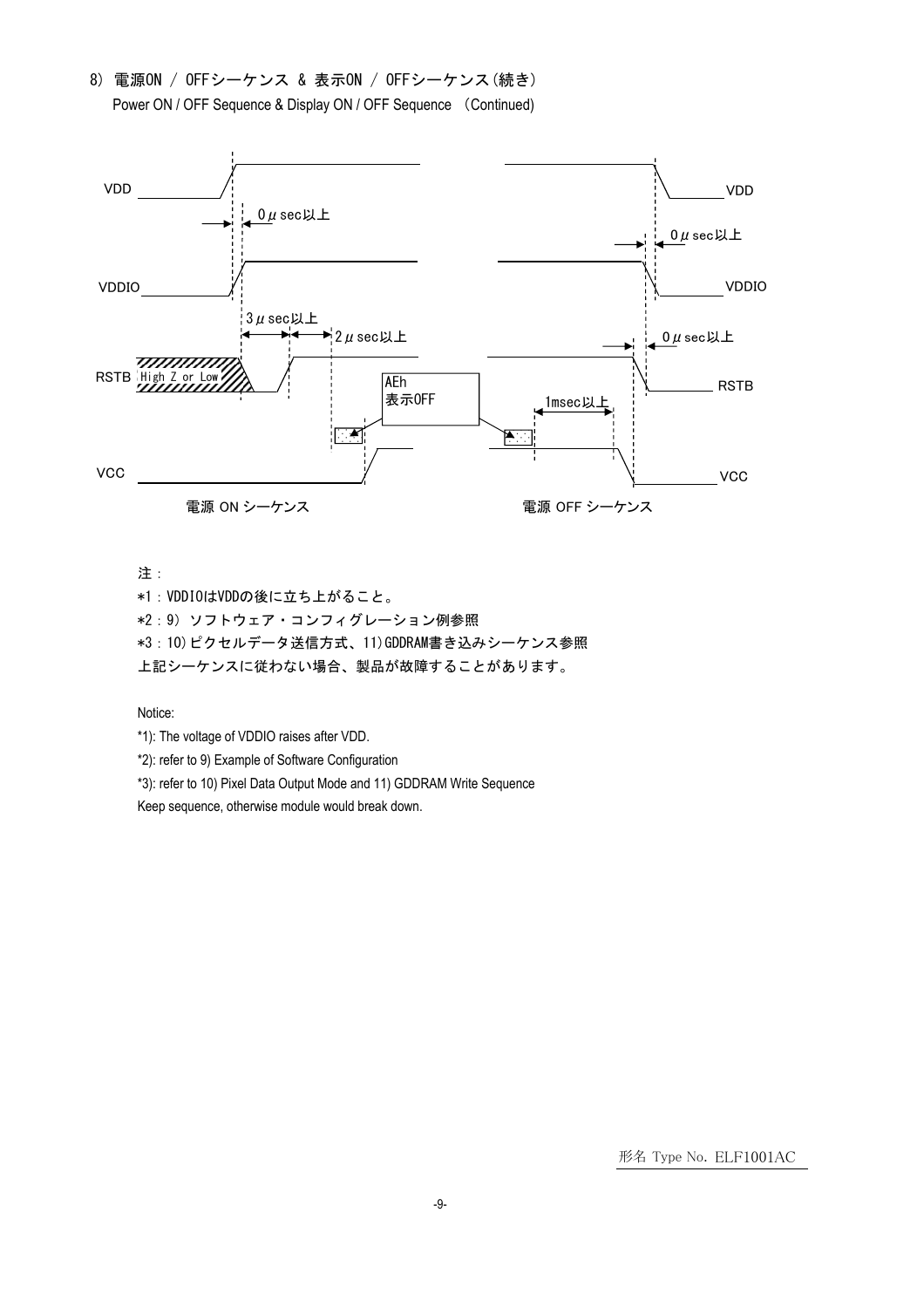# 9) ソフトウェア・コンフィグレーション例 Example of Software Configuration

| カラムアドレスを設定 Set Column Address                                                  | 15h, 00h, 5Fh    |
|--------------------------------------------------------------------------------|------------------|
|                                                                                |                  |
| ロウアドレスを設定 Set Row Address                                                      | 75h, 00h, 26h    |
|                                                                                |                  |
| コントラスト(A)を設定 Set Contrast for Color "A"                                        | 81h, 4Bh         |
|                                                                                |                  |
| コントラスト(B)を設定 Set Contrast for Color "B"                                        | 82h, 4Bh         |
|                                                                                |                  |
| コントラスト(C)を設定 Set Contrast for Color "C"                                        | 83h, 4Bh         |
|                                                                                |                  |
| RE-MAPと階調数を設定 Remap & Color Depth setting                                      | A0h, 60h         |
|                                                                                |                  |
| 表示開始ラインを設定 Set Display Start Line                                              | A1h, 00h         |
|                                                                                |                  |
| 表示オフセットを設定 Set Display Offset                                                  | A2h, 00h         |
|                                                                                |                  |
| 通常表示モードに設定 Set Normal Display Mode                                             | A4h              |
|                                                                                |                  |
| MUX Ratioを設定 Set MUX Ratio                                                     | A8h, 26h         |
|                                                                                |                  |
| 外部電源供給モードに設定 Set external VCC supply mode                                      | ADh, 8Eh         |
|                                                                                |                  |
| Phase1, Phase2の波形を設定 Set Phase 1 and 2 period adjustment                       | B1h, 16h         |
|                                                                                |                  |
| 分周比&発振周波数を設定 Set Ratio of dividing frequency & oscillation frequency           | B3h, 60h         |
|                                                                                |                  |
| グレイスケールテーブルを設定 Set Enable Linear Gray Scale Table                              | B <sub>9</sub> h |
|                                                                                |                  |
| プリチャージレベルを設定 Set Pre-charge level                                              | BBh, 00h         |
|                                                                                |                  |
| VCOMHの電位を設定 Set Voltage VCOMH                                                  | BEh, 3Eh         |
|                                                                                |                  |
| Phase3スピード(A)を設定 Set Second Pre-charge Speed Ranges (phase3) for "A"           | 8Ah, 30h         |
|                                                                                |                  |
| Phase3スピード(B)を設定 Set Second Pre-charge Speed Ranges (phase3) for "B"           |                  |
|                                                                                | 8Bh, 30h         |
| Phase3スピード(C)を設定 Set Second Pre-charge Speed Ranges (phase3) for "C"           | 8Ch, 30h         |
|                                                                                |                  |
|                                                                                |                  |
| GDDRAM初期化 GDDRAM initialize<br>カラム/ロウの開始アドレス設定 Set start address of Column/Row | 25h<br>00h, 00h  |
| カラム/ロウの終了アドレスの設定 Set end address of Column/Row                                 | 5Fh, 26h         |
|                                                                                |                  |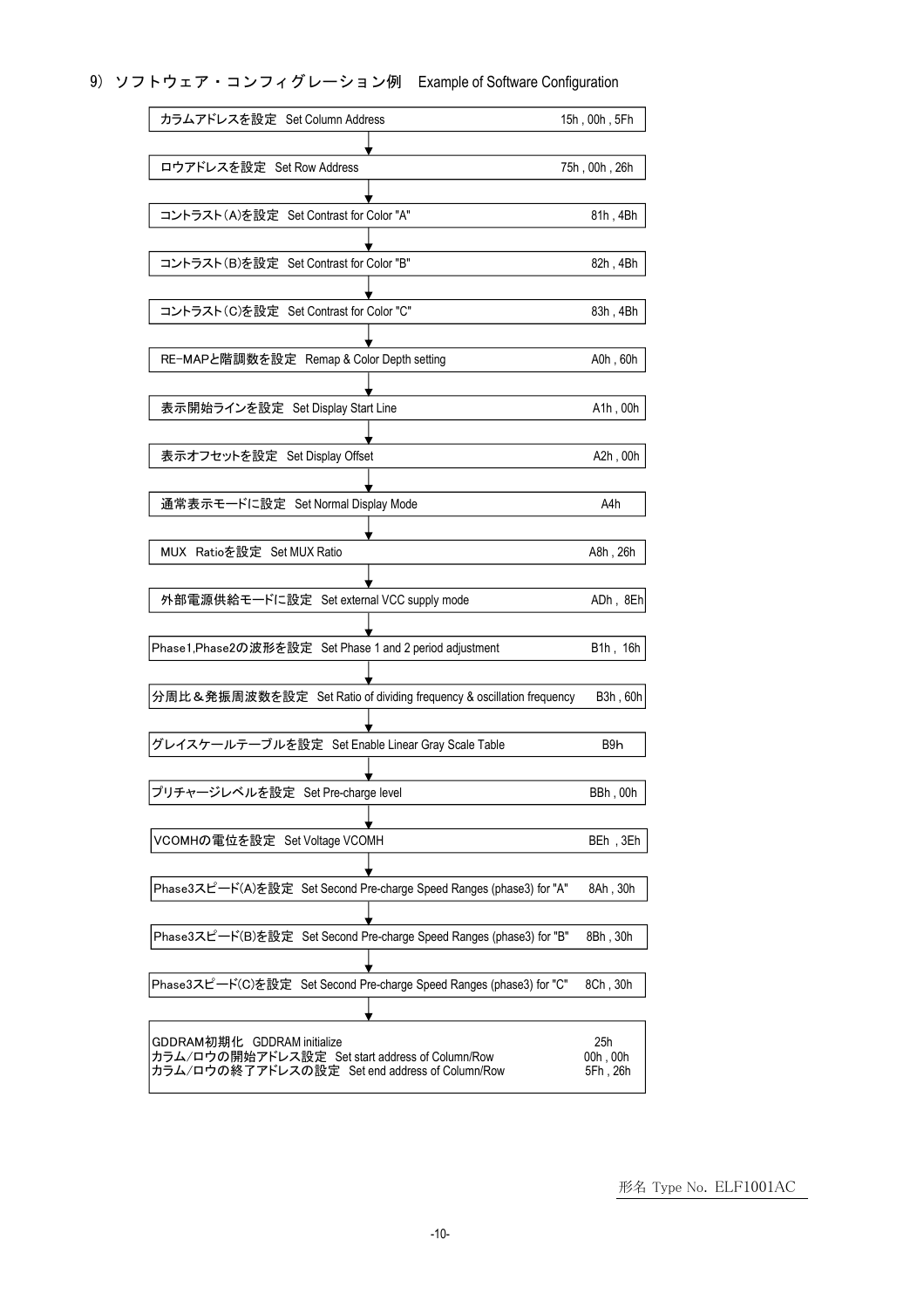# 10) ピクセルデータ送信方式 Pixel Data Output Mode

Graphic Display Data RAM(GDDRAM)について

ドライバIC内部のGDDRAMはSRAMで構成され、表示される画像のbitパターンを格納します。 GDDRAMのサイズは96X64x16bitです。各画素には、16ビットのデータがあります。 SA、SB、およびSCは、それぞれ5ビット、6ビット、および5ビットで構成されています。

Graphic Display Data RAM(GDDRAM)

The GDDRAM is a bit mapped static RAM in driver IC holding the bit pattern to be displayed.

The size of the GDDRAM is 96X64x16bit. Each pixel has 16bit data.

The bit of SA, SB and SC are corresponding to 5bit 6bit 5bit, respectively.



#### 図1 GDDRAMの概念図

Data bus to RAM mapping

|                                                                                |                 |                 | Data bus                 |  |  |   |   |   |              |                             |       |                |    |       |               |    |    |
|--------------------------------------------------------------------------------|-----------------|-----------------|--------------------------|--|--|---|---|---|--------------|-----------------------------|-------|----------------|----|-------|---------------|----|----|
| Bus width   Color Depth   Input order   D15   D14   D13   D12   D11   D10   D9 |                 |                 |                          |  |  |   |   |   | <b>D8 D7</b> |                             | D6    | D5             | D4 |       | $\mathbf{D2}$ |    | D0 |
| 8 bits                                                                         | 65k<br>format 1 | 1st             |                          |  |  |   |   | х | $\sim$       | $\mathcal{L}_{\mathcal{A}}$ | ◡     |                |    | ◡     | в.            | в, | в. |
|                                                                                |                 | 2 <sub>nd</sub> | $\overline{\phantom{a}}$ |  |  | ₩ | w | х | ∼            | B <sub>2</sub>              | $B_1$ | $\mathbf{B}_c$ | Aа | $A_3$ | A2            | Aı |    |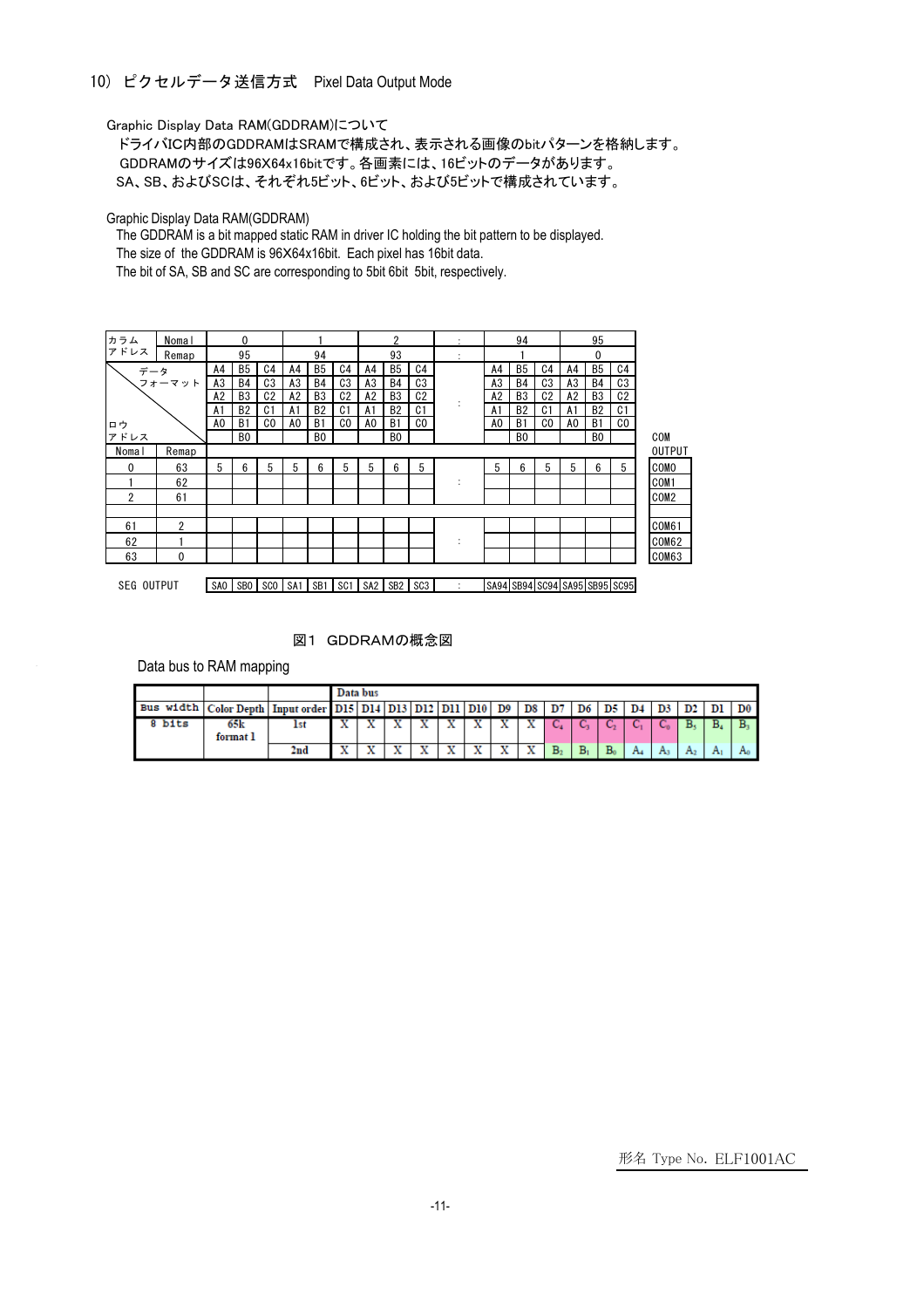| ① 書込みするカラムアドレスを設定コマンドを発行する。<br>Set Column Address of setting command for writing | 15h, 00h, 5Fh         |
|----------------------------------------------------------------------------------|-----------------------|
| ② 書込みするロウアドレスを設定するコマンドを発行する。<br>Set Row Address of setting command for writing   | 75h, 00h, 26h         |
| 3 画像データ C を発行する。<br>Set display data C                                           | Date(SA0) = $D[5:1]$  |
| 4 画像データ B を発行する。<br>Set display data B                                           | $Data(SB0) = D[5:0]$  |
| ⑤ 画像データ A を発行する。<br>Set display data A                                           | Data(SC0) = $D[5:1]$  |
| 6 3~5を94回実行する。<br>$(3)$ $\sim$ 5 operate 94 times                                |                       |
| (7) 画像データ C を発行する。<br>Set display data C                                         | Date(SA95) = $D[5:1]$ |
| 8 画像データ B を発行する。<br>Set display data B                                           | Data(SB95) = $D[5:0]$ |
| ⑨ 画像データ A を発行する。<br>Set display data A                                           | Data(SC95) = $D[5:1]$ |
| 10 3~9を38回実行する。<br>$(3)$ $\sim$ 9 operate 38 times                               |                       |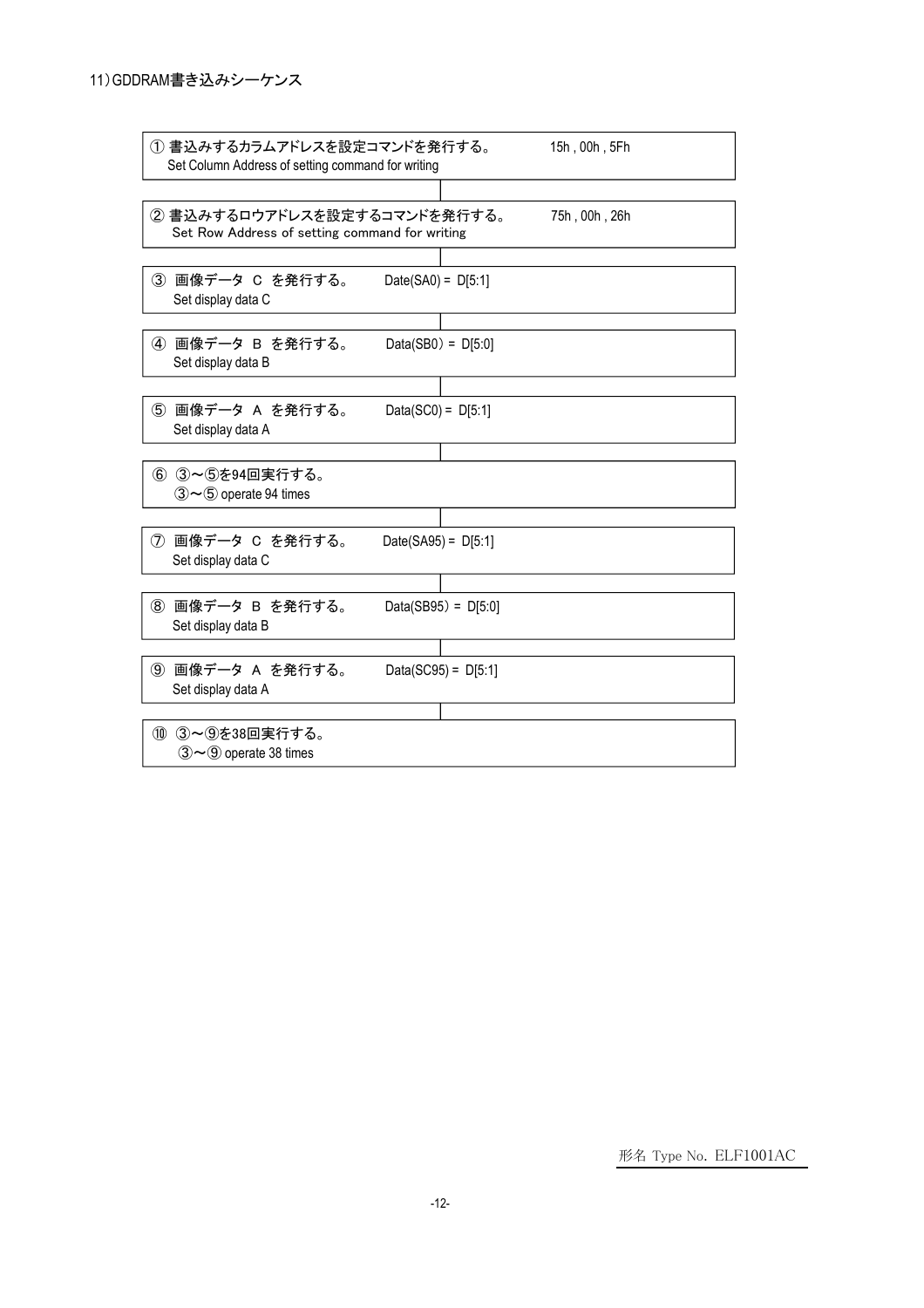# 12) 接続仕様 Connection Specification

12-1) 接続仕様図 Figure of Connection Specification

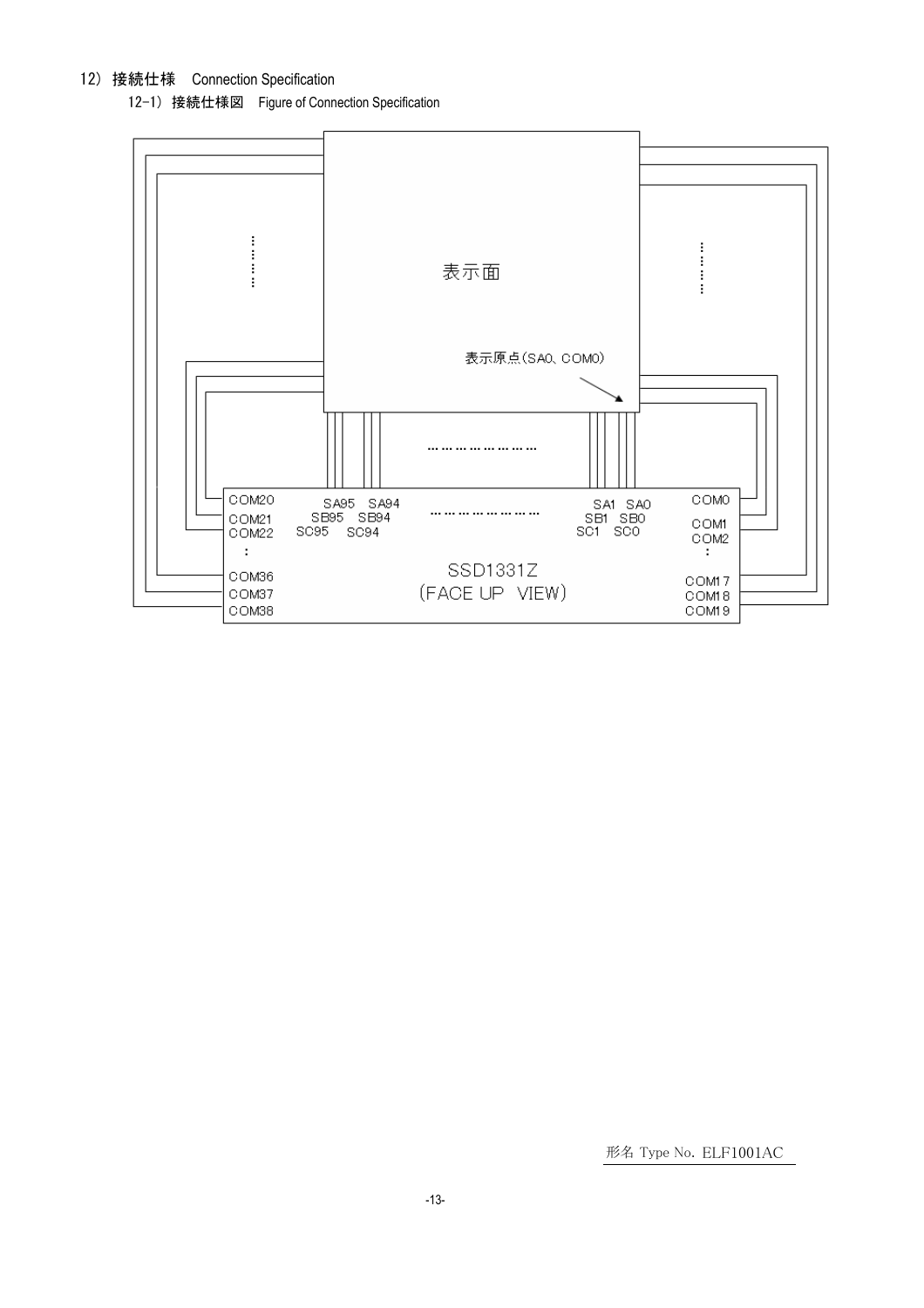

|                | 容量[µF]<br>$Capacitance(\mu F)$ | 耐圧 [V]<br>Rated Voltage(V) |    |
|----------------|--------------------------------|----------------------------|----|
| C <sub>1</sub> | 0.1                            | 6.3                        | R4 |
| C <sub>2</sub> | 1.0                            | 6.3                        |    |
| C3             | 2.2                            | 25                         |    |
| C5             | 1.0                            | 25                         |    |

| Ξ<br>IV1<br>Voltage(V) |    | 抵抗値[MΩ]<br>$Resistance(M\Omega)$ | 最大印加電圧<br>Max. Voltage(V) |  |
|------------------------|----|----------------------------------|---------------------------|--|
| 6.3                    | R4 | 1.3                              | 18                        |  |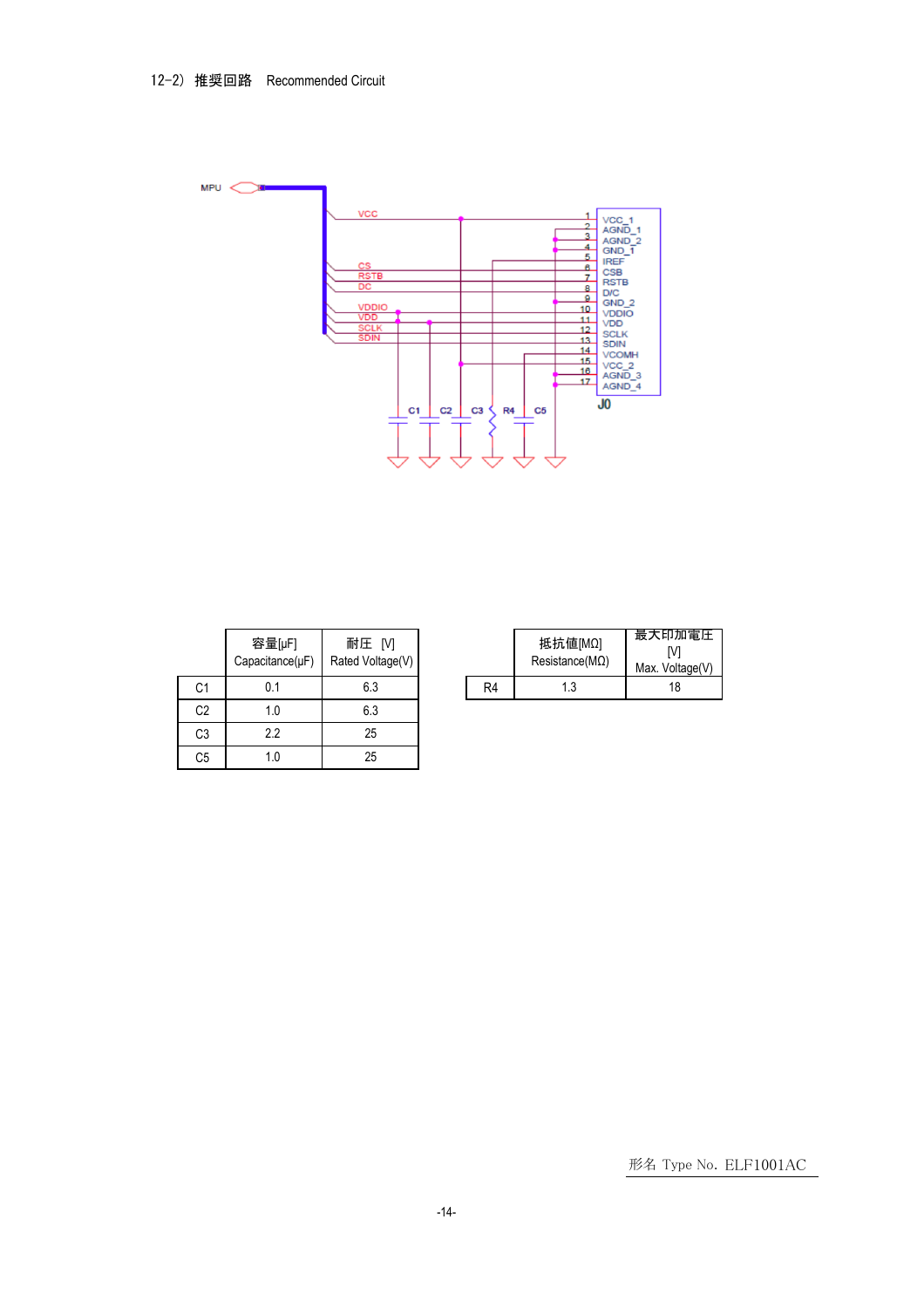| PIN No         | 名称                  | 機能<br>1/O                   |                                    |   |  |
|----------------|---------------------|-----------------------------|------------------------------------|---|--|
|                | Pin Name            | <b>Function Description</b> |                                    |   |  |
| 1              | <b>VCC</b>          | OLED駆動電源                    | <b>OLED Drive Power Supply</b>     | P |  |
| $\overline{2}$ | <b>AGND</b>         | グランド                        | Analog Ground                      | P |  |
| 3              | AGND                | グランド                        | Analog Ground                      | P |  |
| 4              | <b>GND</b>          | グランド                        | Ground                             | P |  |
| 5              | IREF <sup>*1</sup>  | 基準電源設定                      | Segment Current Reference Pin      | P |  |
| 6              | <b>CSB</b>          | チップセレクト                     | Chip Select                        |   |  |
| 7              | <b>RSTB</b>         | リセット                        | Reset                              |   |  |
| 8              | DC                  | データ/コマンド選択                  |                                    |   |  |
| 9              | <b>GND</b>          | グランド                        | Ground                             | P |  |
| 10             | <b>VDDIO</b>        | インターフェース用電源                 | Interface Power Supply             | P |  |
| 11             | <b>VDD</b>          | 内部ロジック電圧                    | Core Voltage Regulated Internal IC | P |  |
| 12             | <b>SCLK</b>         | クロック                        | <b>Clock</b>                       |   |  |
| 13             | <b>SDIN</b>         | データ                         | Data                               |   |  |
| 14             | VCOMH <sup>*2</sup> | COMH電圧                      | <b>COMH Voltage</b>                | P |  |
| 15             | <b>VCC</b>          | OLED駆動電源                    | <b>OLED Drive Power Supply</b>     | P |  |
| 16             | <b>AGND</b>         | グランド                        | Analog Ground                      | P |  |
| 17             | <b>AGND</b>         | グランド                        | Analog Ground                      | P |  |

I:Input, O:Output, P:Power

\*1) VLSSとの間に設定抵抗を挿入してください。

\*2) VLSSとの間にキャパシタを挿入してください。

\*1) Insert specified resistance between VLSS and this pin.

\*2) Insert capacity between VLSS and this pin.

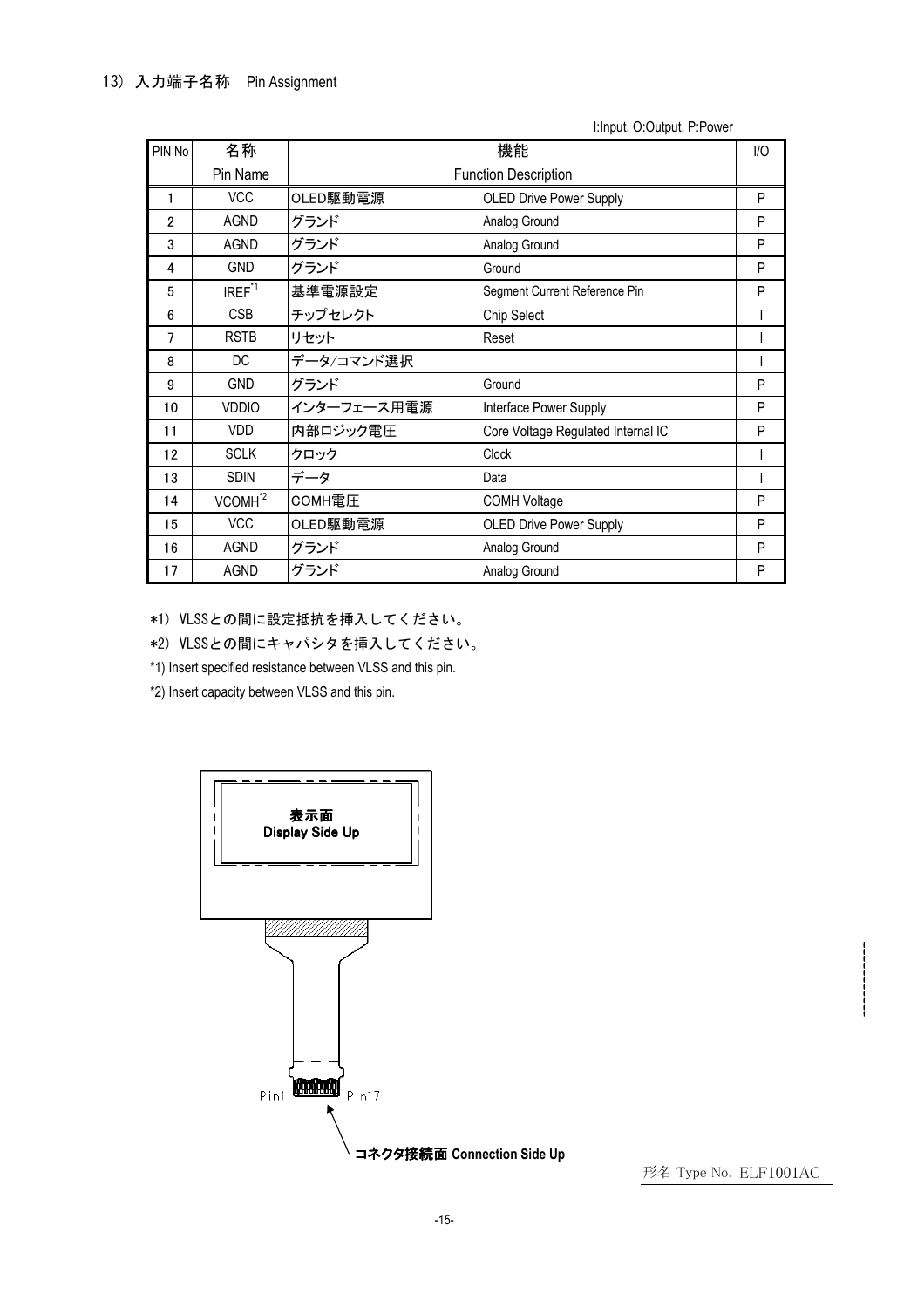| 項目                             | 試験条件                                                                        | サンプル数       | 判定基準                  |
|--------------------------------|-----------------------------------------------------------------------------|-------------|-----------------------|
| Item                           | Condition                                                                   | Sample size | Description           |
| 低温貯蔵                           | -40℃ 貯蔵 240 時間 <sup>*1</sup>                                                | 5           | 動作及び外観上異常の<br>無い事     |
| Low Temp. Storage              | -40°C Storage, 240hrs <sup>*1</sup>                                         |             | No abnormal operation |
| 低温動作                           | -20℃ 動作 240 時間 <sup>*1</sup>                                                | 5           | No abnormal display   |
| Low Temp. Operation            | -20°C Operation, 240hrs <sup>*1</sup>                                       |             |                       |
| 高温貯蔵                           | +85℃貯蔵 240 時間*1                                                             | 5           |                       |
| High Temp. Storage             | +85°C Storage, 240hrs *1                                                    |             |                       |
| 高温動作                           | +75℃動作 240 時間 <sup>*1</sup>                                                 | 5           |                       |
| High Temp. Operation           | +75°C operation, 240hrs *1                                                  |             |                       |
| 高温高湿貯蔵                         | +60°C95%貯蔵 240 時間 <sup>*1*2</sup>                                           | 5           |                       |
| High Temp. High Humid. Storage | +60°C 95% Storage, 240hrs *1*2                                              |             |                       |
| 温度サイクル                         | -40℃ 30min/+85℃ 30min 100サイクル                                               | 5           |                       |
| <b>Heat Cycle</b>              | -40°C30min∕+85°C 30min, 100 cycles                                          |             |                       |
| サージ試験                          | HBM: 100pF, 1.5k $\Omega$ , $\pm$ 1000V                                     | 5           |                       |
| Surge Test                     | MM: 200pF, $0\Omega$ , $\pm 200V$                                           |             |                       |
| 抗折強度                           | パネル抗折力測定方法参照                                                                |             | 50N以上の強度がある<br>こと。    |
| <b>Flexural Strength</b>       | Refer to Method of Measuring OLED Panel Flexural<br>Strength Characteristic | 5           | 50N ≤ Stregth of the  |
|                                |                                                                             |             | OLED Panel            |
| 梱包落下                           | 1角3稜6面 落下高さ80cm                                                             |             | 動作及び外観上異常の<br>無い事     |
| Drop Test (Packing)            | 各面1回(計10回)<br>1 Corner, 3 Edges, 6 Surfaces, Height: 80 cm, 10              | $\sqrt{5}$  | No abnormal operation |
|                                | times                                                                       |             | No abnormal display   |
| 耐振動性 (梱包)                      | 5~100Hz、0.75G、対数掃引、                                                         |             |                       |
| Vibration (Packing)            | X, Y, Z各2 h<br>5-100Hz, 0.75G, logarithm sweep,                             | 5           |                       |
|                                | direction X, Y, Z 2hrs                                                      |             |                       |

注:

\*1) 強制循環恒温槽雰囲気中、動作試験は点灯率100%にて実施。

\*2) 結露なき事。

Notice:

\*1) It's executed at the atmosphere of compulsory circulation constant temperature chamber.

(100% lighting in case of operation test)

\*2) No Condensation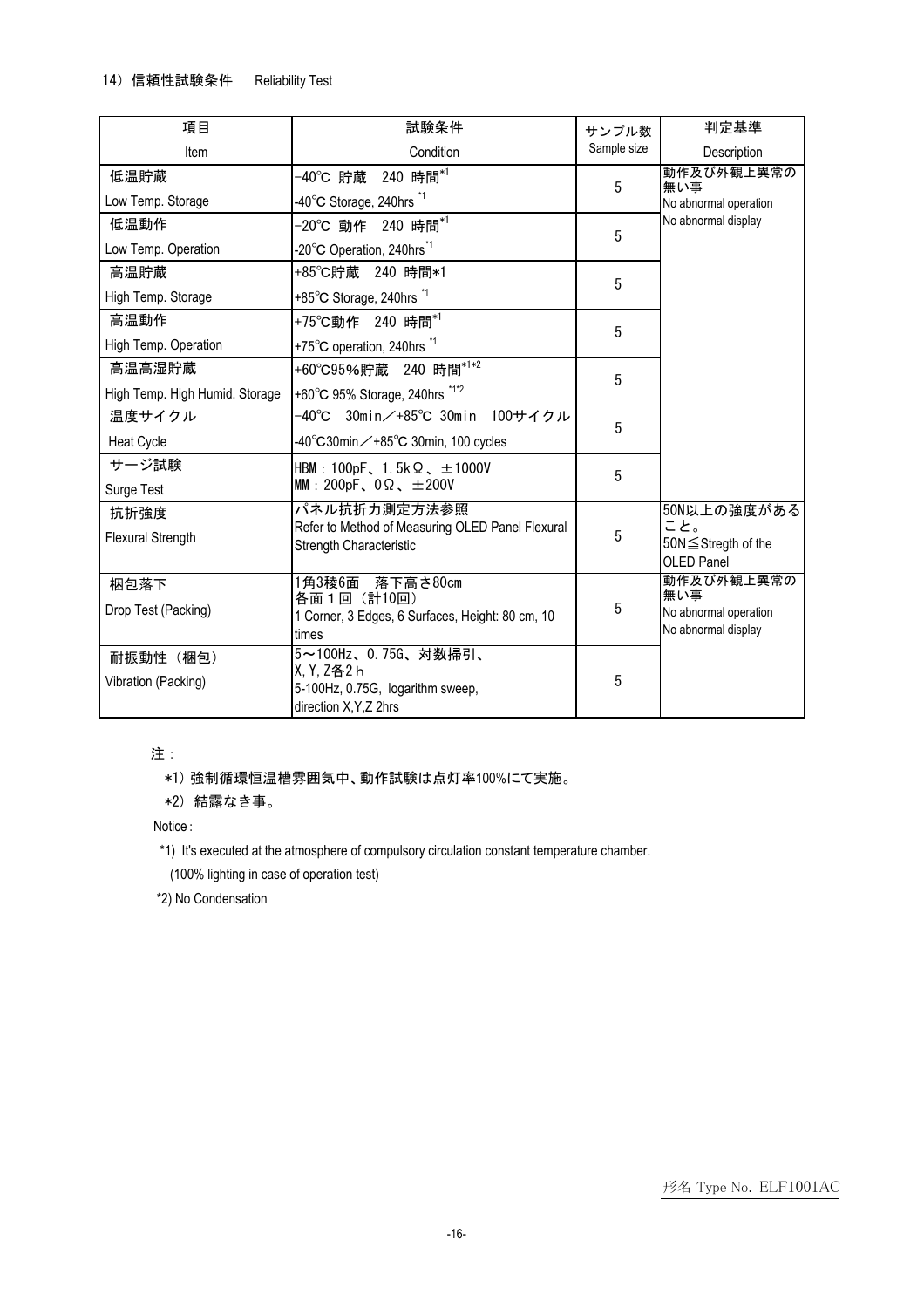#### 15) 外観基準 Appearance Specification

15-1)外観検査条件 Appearance inspection condition

検査対象物から約30cm離れた位置から目視検査を行い、この検査条件にて認識できない項目は次ページ外観基 準仕様を満たさなくとも良品とする。

The visual inspection is done from a position away from the inspection object by about 30cm.

Even if Appearance specification of next page is not satisfied , the item that cannot be recognized by this inspection condition is assumed to be good.

目視検査時の照度は下記の通りとする。 Illumination at appearance inspection

| ①点灯検査 Lighting Appearance Inspection                                   | $20 - 100$       |
|------------------------------------------------------------------------|------------------|
| ②ガラスワレカケ、キズ外観検査 Appearance Inspection of Cracking/Chipping and Scratch | $1500 - 5000$ lx |
| ③FPC外観検査 Appearance Inspection of FPC                                  | $1500 - 5000$ lx |

各欠陥の定義は下記の通りとする。 Definition of Defect



D:点の平均径、D=(長径+短径)/2 D: Mean Diameter of Spot, D=(Max.Diameter + Min.Diameter) / 2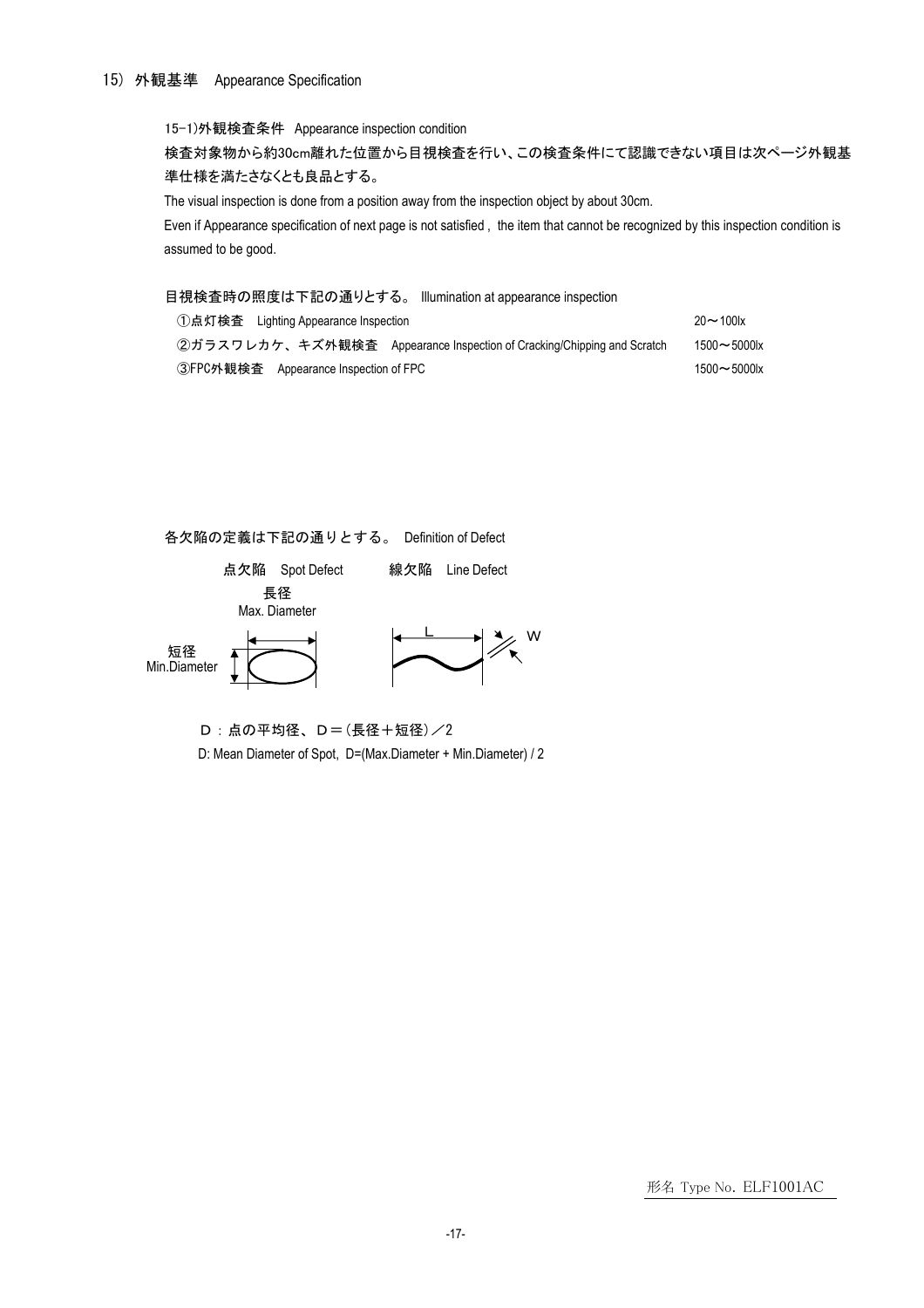15-2) 外観基準 Appearance Specification

全ての項目の判定基準と許容数を満たす有機ELディスプレイを良品と判定する。

The OLED display is judged good when all of criteria and permissible number are satisfied.

| 項目                          | 内容                                                                                                                                                                                                    | 判定基準                                                              |                                                                                               |  |
|-----------------------------|-------------------------------------------------------------------------------------------------------------------------------------------------------------------------------------------------------|-------------------------------------------------------------------|-----------------------------------------------------------------------------------------------|--|
| Item                        | Content                                                                                                                                                                                               | Description                                                       |                                                                                               |  |
| 非点灯                         | 非表示・非動作パネル                                                                                                                                                                                            | 表示しないパネル                                                          | 0                                                                                             |  |
| Non-Lighting                | Non-Display and Non-Operation Panel                                                                                                                                                                   | Non-Lighting Panel                                                |                                                                                               |  |
| 点欠陥<br><b>Point Defect</b>  | 黒点:画素内のゴミや発光素子<br>の焼けによる黒い点<br>白点:画素内にある周囲より明<br>るい発光点<br>Black spot by scorch of foreign bodies<br>in pixel and light emission element.<br>White spot that shine more brightly<br>than surroundings. | $D \leq 0.10$<br>0.10 $\leq$ 0.15<br>0.15 < D                     | 不問<br>Pretermission<br>2個<br>(距離10mm以上)<br>2 pieces (10mm ≤ Multiple<br>Defect Interval)<br>0 |  |
| 黒線                          | 発光素子、ゴミによる黒線<br>Black line by light emitting element and                                                                                                                                              | $W \leq 0.05$                                                     | 不問                                                                                            |  |
| <b>Black Line</b>           | dust.                                                                                                                                                                                                 |                                                                   | Pretermission                                                                                 |  |
|                             |                                                                                                                                                                                                       | L≦2.0 且つ 0.05 <w≦0.10< td=""><td>2個<br/>(距離10mm以上)</td></w≦0.10<> | 2個<br>(距離10mm以上)                                                                              |  |
|                             |                                                                                                                                                                                                       | $L \le 2.0$ and 0.05 <w <math="">\le 0.10</w>                     | 2 pieces (10mm ≤ Multiple<br>Defect Interval)                                                 |  |
|                             |                                                                                                                                                                                                       | 2.0 <l 0.05<w="" 0<="" td="" 且つ="" 又は0.10<w=""><td></td></l>      |                                                                                               |  |
|                             |                                                                                                                                                                                                       | 2.0 <l 0.05<w="" 0.10<w<="" and="" or="" td=""><td></td></l>      |                                                                                               |  |
| ライン欠陥                       | 輝線 (周囲より明るいライン)                                                                                                                                                                                       | 輝度差5%以上                                                           | 0本                                                                                            |  |
| Line Defect                 | <b>Bright Line</b>                                                                                                                                                                                    | 5% ≤ Luminance Difference                                         | 0 line                                                                                        |  |
|                             | 暗線 (周囲より暗いライン)                                                                                                                                                                                        | 輝度差5%以上                                                           | 0本                                                                                            |  |
|                             | Dark Line                                                                                                                                                                                             | 5% ≤ Luminance Difference                                         | 0 line                                                                                        |  |
| ガラスキズ                       | 表示面に存在するガラスキズ                                                                                                                                                                                         | $W \leq 0.05$                                                     | 不問                                                                                            |  |
|                             | Scratch of Glass Scratch of Glass in Active Area                                                                                                                                                      |                                                                   | Pretermission                                                                                 |  |
|                             |                                                                                                                                                                                                       | L≦2.0 且つ 0.05 <w≦0.10< td=""><td>2個<br/>(距離10mm以上)</td></w≦0.10<> | 2個<br>(距離10mm以上)                                                                              |  |
|                             |                                                                                                                                                                                                       | $L \le 2.0$ and 0.05 <w <math="">\le 0.10</w>                     | 2 pieces (10mm ≤ Multiple<br>Defect Interval)                                                 |  |
|                             |                                                                                                                                                                                                       | 2.0 <l 0.05<w="" 0<="" td="" 且つ="" 又は0.10<w=""><td></td></l>      |                                                                                               |  |
|                             |                                                                                                                                                                                                       | 2.0 <l 0.05<w="" 0.10<w<="" and="" or="" td=""><td></td></l>      |                                                                                               |  |
| 封止板外観                       | 封止板の汚れ、キズ                                                                                                                                                                                             | キズ (外形寸法影響無き事)                                                    | 不問                                                                                            |  |
| Sealing Plate<br>Appearance | Dirt, Scratch of Sealing Plate                                                                                                                                                                        | Scratch (No Influence on Dimension)                               | Pretermission                                                                                 |  |
|                             |                                                                                                                                                                                                       | 打痕 (外形寸法影響無き事)                                                    | 0                                                                                             |  |
|                             |                                                                                                                                                                                                       | Dent Mark (No Influence on Dimension)                             |                                                                                               |  |
|                             |                                                                                                                                                                                                       | 汚れ (外形寸法影響無き事)                                                    | 皮膜状樹脂汚れは良品とする                                                                                 |  |
|                             |                                                                                                                                                                                                       | Dirt (No Influence on Dimension)                                  | It disregards film type resin dirt.                                                           |  |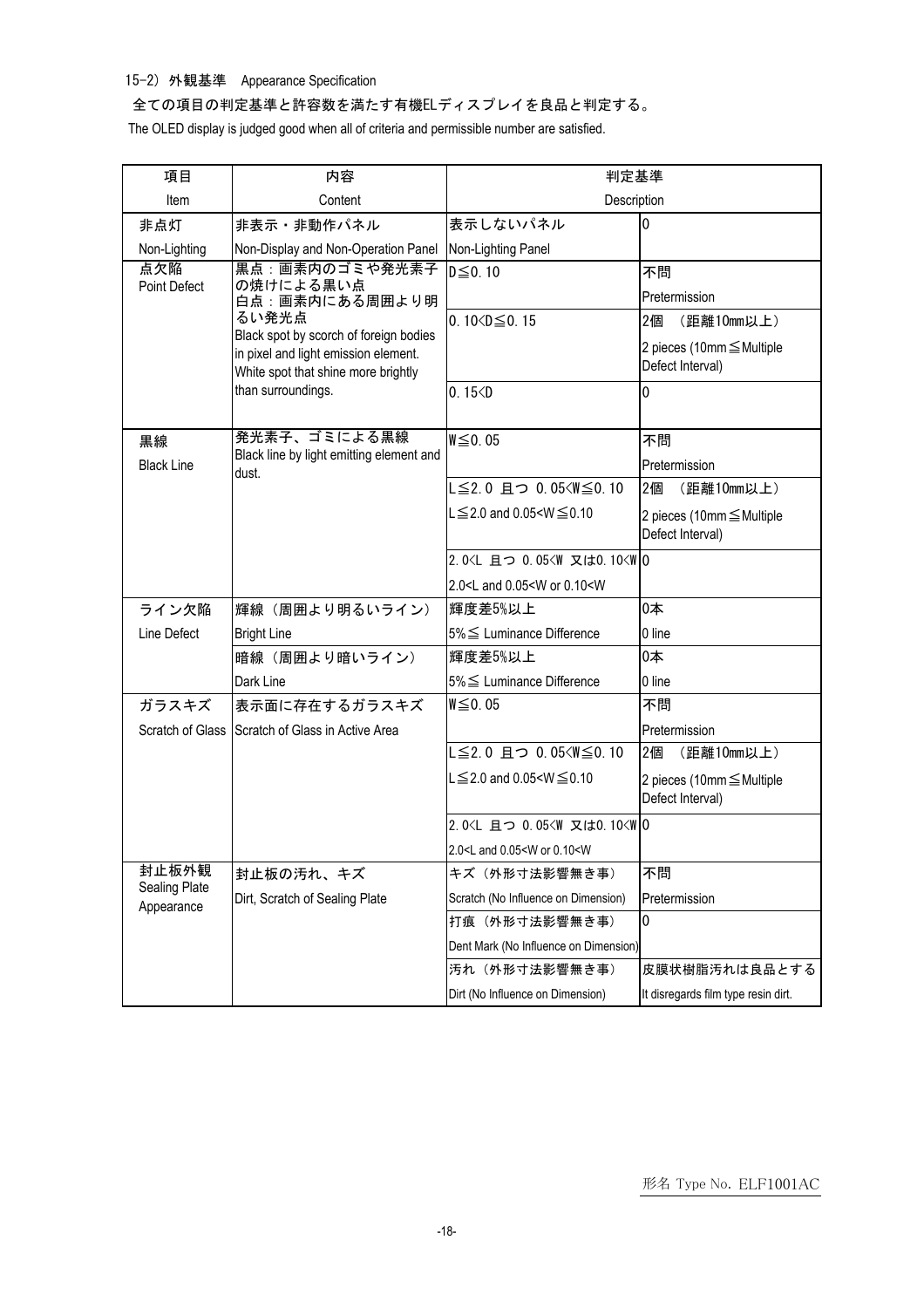15-2) 外観基準(続き) Appearance Specification(Continued)

| 項目                                              | 内容                                              | 判定基準                                                 |                                                                                                                                     |  |
|-------------------------------------------------|-------------------------------------------------|------------------------------------------------------|-------------------------------------------------------------------------------------------------------------------------------------|--|
| Item                                            | Content                                         | Description                                          |                                                                                                                                     |  |
| 保護樹脂外観<br><b>Protection Resin</b><br>Appearance | 樹脂表面の汚れ、キズ<br>Dirt, Scratch of Protection Resin | キズ(外形寸法影響無き事)<br>Scratch (No Influence on Dimension) | 不問。配線露出無き事<br>Pretermission, No exposure of wiring.                                                                                 |  |
|                                                 |                                                 | 汚れ(外形寸法影響無き事)<br>Dirt (No Influence on Dimension)    | 皮膜状樹脂汚れは良品とする<br>It disregards film type resin dirt.                                                                                |  |
| IC外観                                            | IC表面の汚れ                                         | 汚れ(外形寸法影響無き事)                                        | 皮膜状樹脂汚れは良品とする                                                                                                                       |  |
| IC Appearance                                   | Dirt of IC Surface                              | Dirt (No Influence on Dimension)                     | It disregards film type resin dirt.                                                                                                 |  |
| FPC外観<br><b>FPC</b><br>Appearance               | FPCの汚れ、キズ、折れ<br>Dirt, Scratch, Bending of FPC   | 汚れ(外形寸法影響無き事)<br>Dirt (No Influence on Dimension)    | 皮膜状樹脂汚れは良品とす<br>る。<br>コネクタ電極に樹脂付着無き<br>事。<br>It disregards film type resin dirt.<br>No adhesion of resin at connector<br>electrode. |  |
|                                                 |                                                 | キズ、折れ<br>Scratch, Bending                            | キズによる配線露出無き事。<br>フィルムのみの部分はフィル<br>ムに切れ目なきこと。<br>No exposure of wiring by scratch.<br>No pause at film part.                         |  |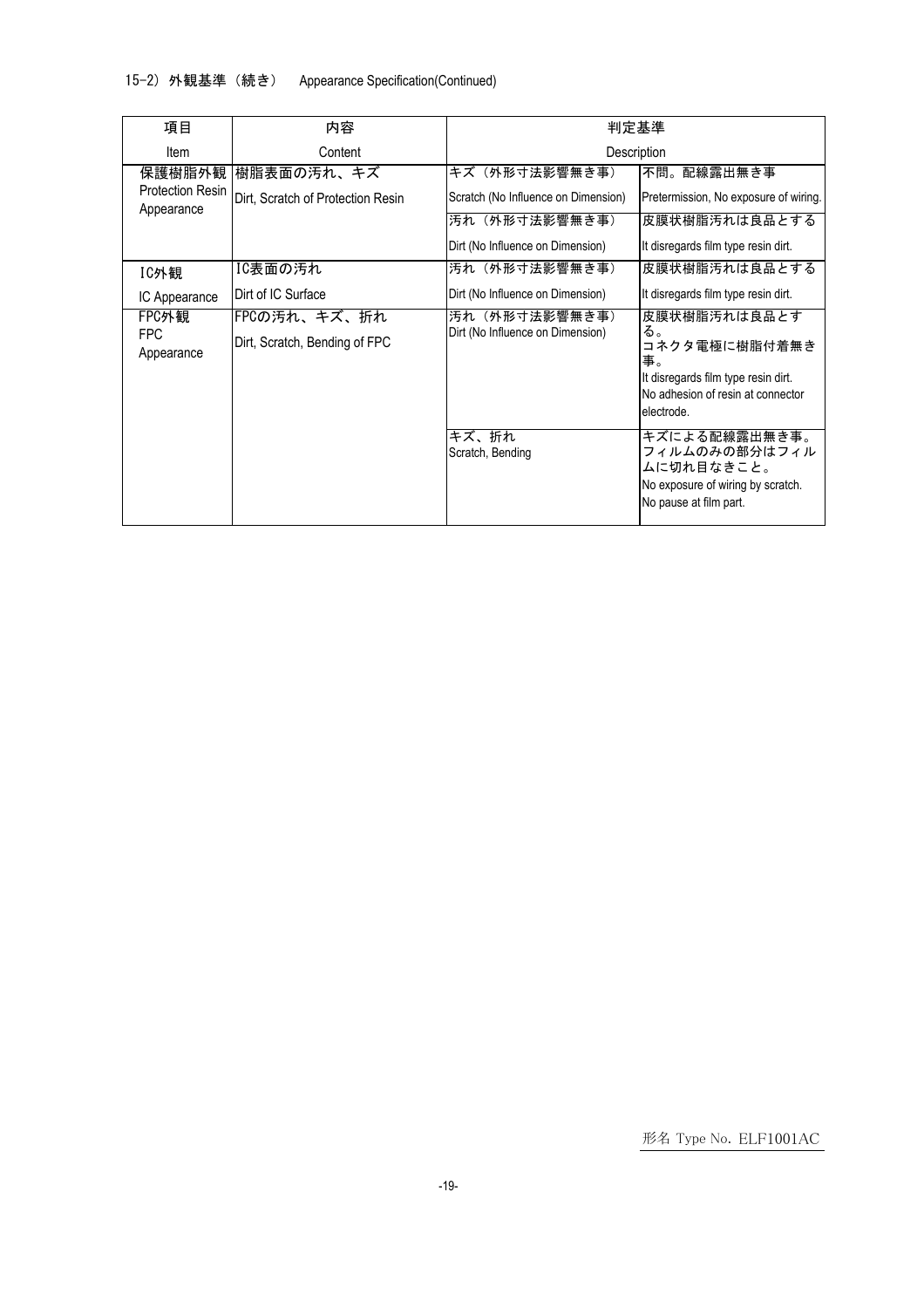15-2) 外観基準 (続き) Appearance Specification(Continued)

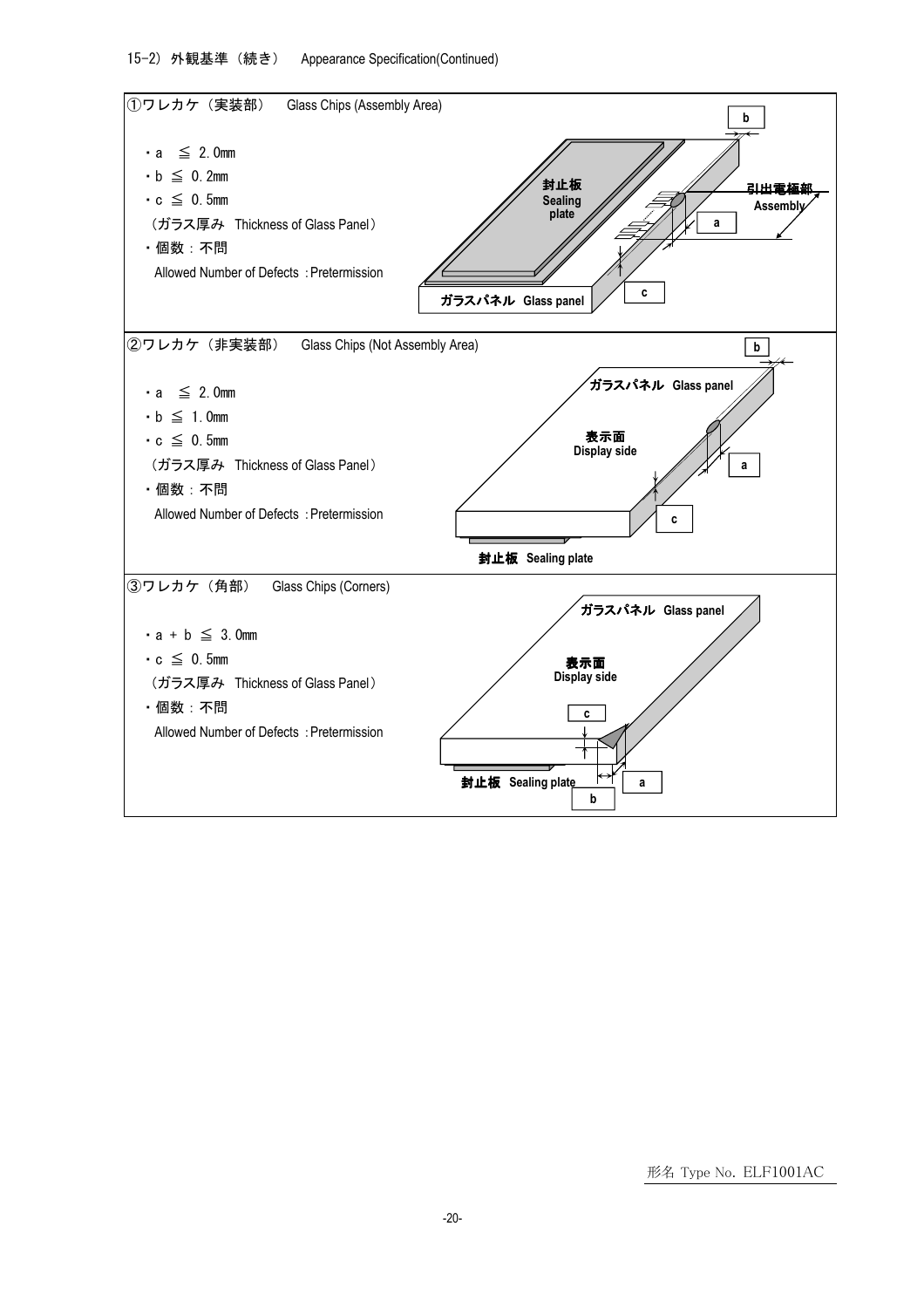16) 輝度・色度測定方法 Method of Measuring Luminance and Chromaticity

有機ELディスプレイの表示面に対し垂直方向 52 mm~70mmの距離から、トプコン製の輝度計BM-7により、 輝度計設定測定角 2 °で測定を行なう。(下図参照) 測定位置は表示エリアの中央部とする。

Luminance and chromaticity are measured with a luminance colorimeter BM-7 (TOPCON corp.) from 52mm~70mm distance at perpendicular angle to OLED display and measuring field is 2 degree. (See Figure Below). Measuring position is the center of the active area.

### 輝度・色度試験時の駆動条件:全点灯

Operation condition of measuring luminance and chromaticity: All pixels on.

輝度色度測定方法 Outline of Method of Measuring Luminance and Chromaticity





測定位置 Position of Measuring

設定測定角 2°にて 中央付近を測定する。 Luminance is measured in 2-degree measuring field.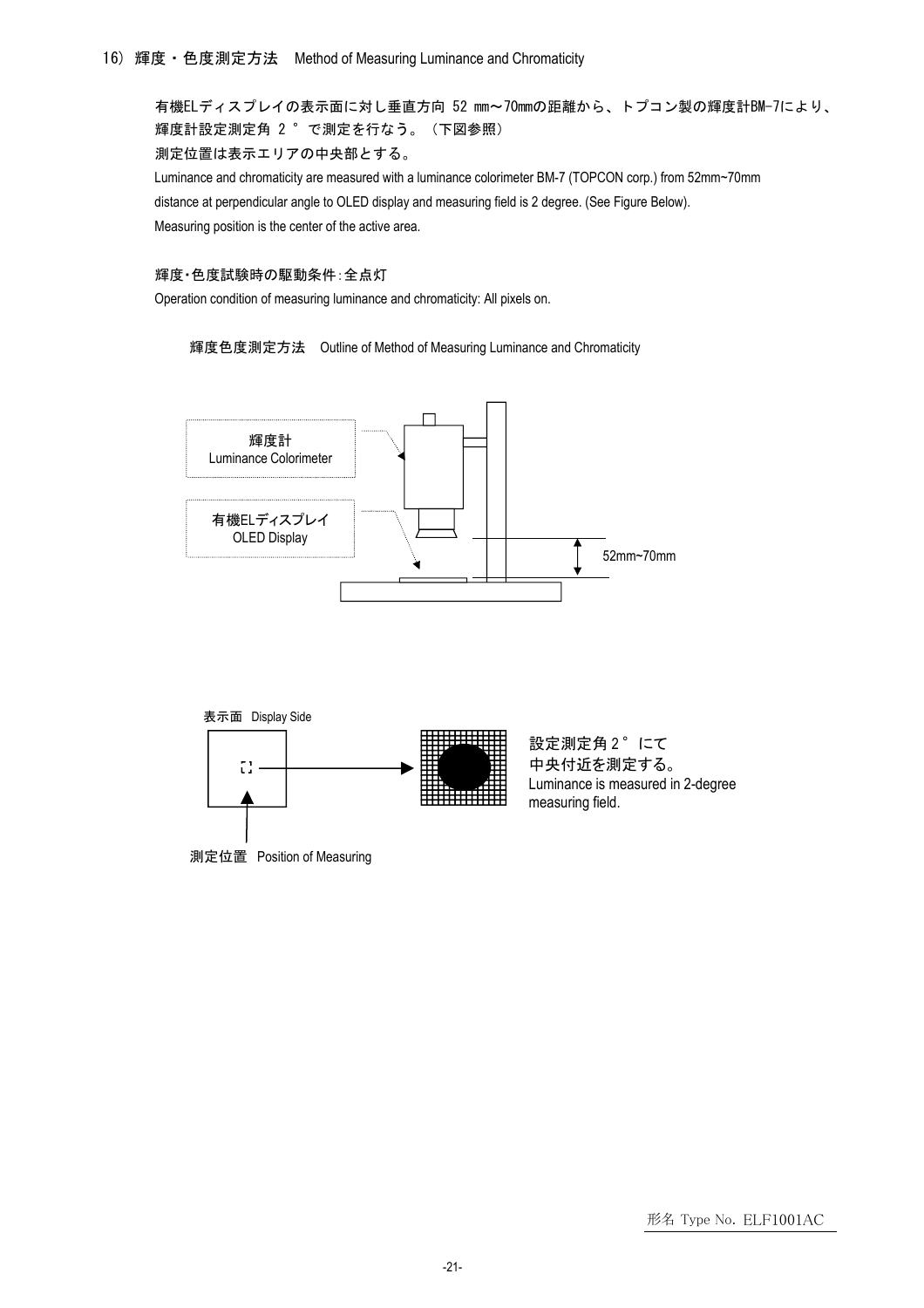封止板を下にし、パネルをセットする。表示エリア中央にφ11mmの金属球により1mm/秒以下の加圧速度 で荷重を加え、パネルが破壊する値をフォースゲージで測定する。

Placing a OLED panel with the sealing plate side down, exerting the load on the center of display side with the metal ball(Φ11mm), and measure the strength with the digital force gauge when the OLED panel cracks.

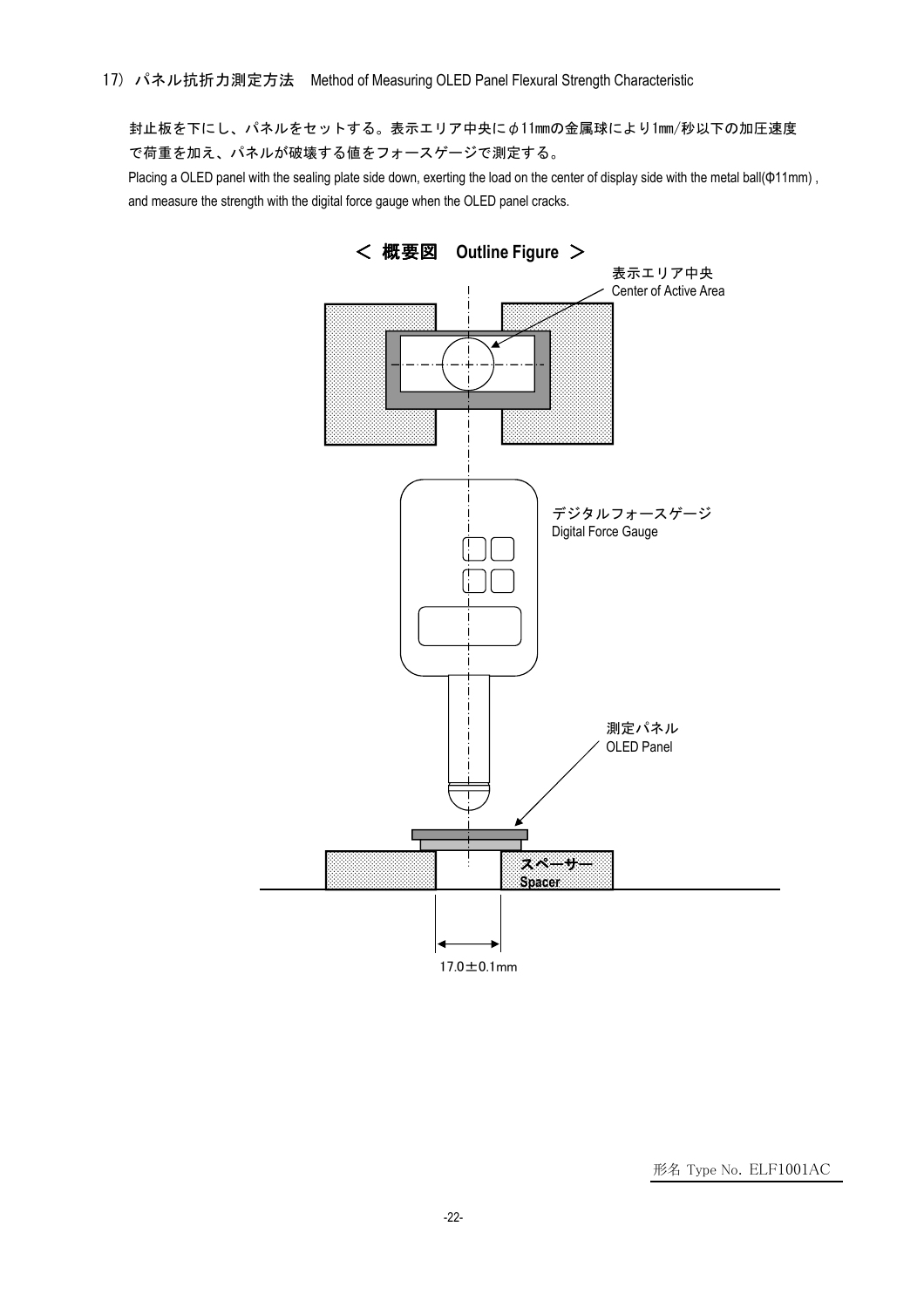## 18) 包装とラベル Packing and Label

18-1) 梱包形態 Packing Form

梱包仕様書 11090000005による。

Refer to Packing Specification(11090000005)

18-2) 製造番号 Production Number

パネルのロットNo.については、下記表示とする。

The production number for the OLED display is as following.

例 Example: 13F021022



Control No.\*1) 2013 Month<sup>\*2)</sup> Date Control No.\*3)Substrate No.\*4)

注:

- \*1) 管理番号を表す(1又は2)。
- \*2) 月の表記対応表は下記の通り。
- \*3) 管理番号を表す。
- \*4) 001より連番。

Notice:

\*1)Control Number(1 or 2)

\*2)Month of Manufacture and Mark

\*3)Control Number

\*4)Serial Numbers(001 $\sim$ )

| 表記    |         | ט        |       |       |     |      |      |    | L                |     |   | M                         |
|-------|---------|----------|-------|-------|-----|------|------|----|------------------|-----|---|---------------------------|
| Mark  |         |          |       |       |     |      |      |    |                  |     |   |                           |
| 月     | 月       | 2月       | 3月    | 4月    | 5月  | 6月   | 月    | 8月 | 9月               | 10月 | 月 | 2月                        |
| Month | January | February | March | April | May | June | July |    | August September |     |   | October November December |

18-3) 内装ラベル Inner Package Label 内装箱ラベル:EIAJ-C3ラベル Inner package label: EIAJ-C3 label 外装箱ラベル:EIAJ-Dラベル Outer Package Label: EIAJ-D Label

18-4) 包装製品入り数 Package Product Quantity トレー入り数:30個/1トレー Tray quantity: 30 pcs/tray 単体貨物の入り数: 900 個 (トレー30段) Inner package product quantity: 900 pcs (30 trays)

19) 最小受注数量 Minimum order quantity 5400 個 (900 個×6) 5400 pcs (900 pcs×6)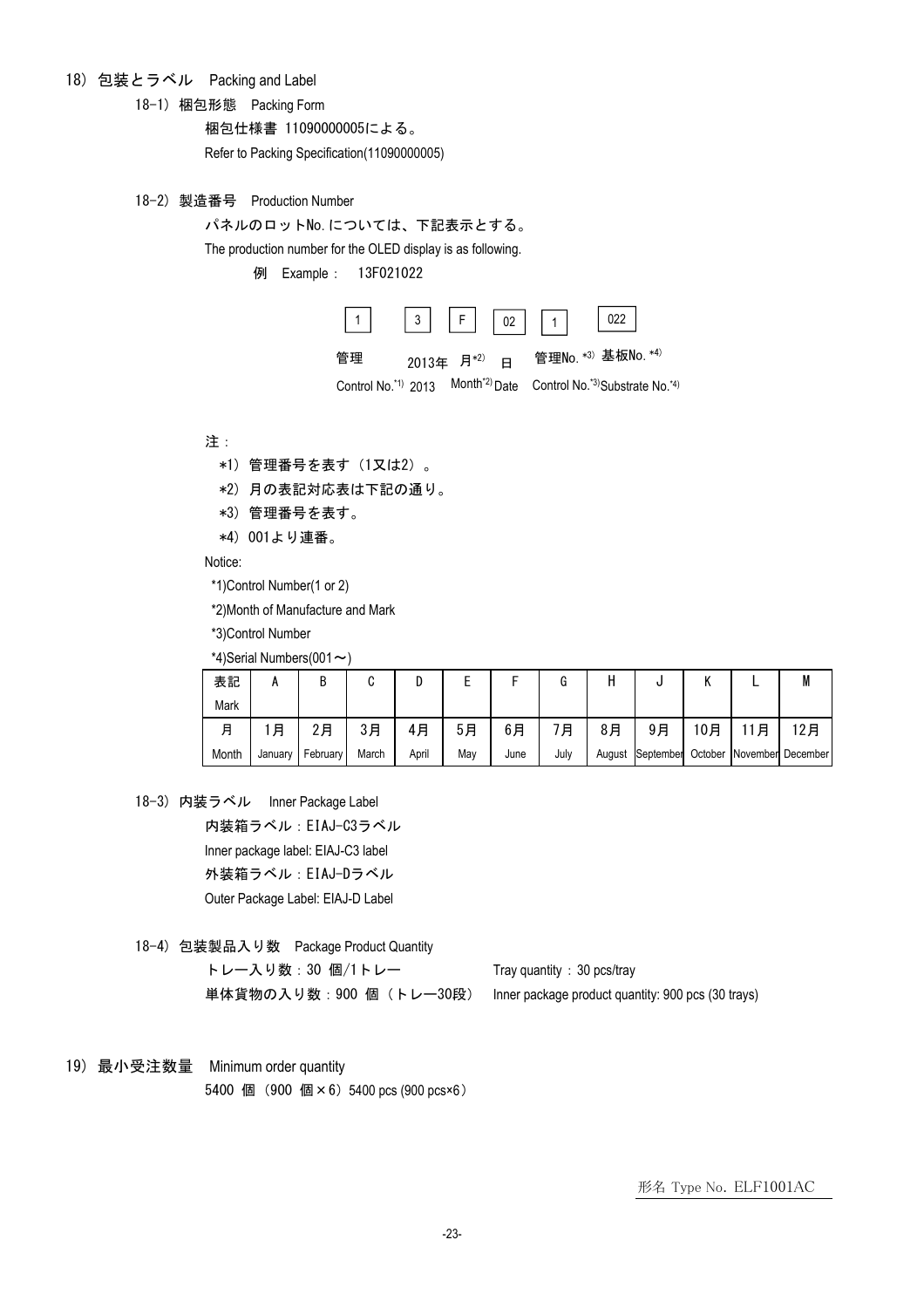20) 保管条件と保証期限 Storage Condition and period of warranty 保管条件は、温度 : -5℃~ +35℃、湿度 RH65% 以下。 直射日光、蛍光灯の光が当たらない場所にて、弊社減圧梱包に入れた状態で保管のこと。 但し、組立後製品輸送時等一時的な環境変動による温度・湿度条件の逸脱は許容する(船舶輸送を除く)。 表示面にのり残り(保護フィルムの粘着剤)がある場合はアルコール系溶剤でふき取って使用のこと。 減圧梱包開封後は1か月以内の使用を推奨する。

保証期限は、顧客納入日より12ヶ月とする。 弊社製品に不具合が発生した場合、代納対応します。

Storage conditions are as follows: Temperature 5°C - 35°C and Humidity 65%RH or less. Store displays in Futaba de-gas packing under the designated storage condition. Do not expose displays under direct sun or fluorescent lighting for extended period of time. However, the deviation of temperature and humidity conditions by the product during transportation as a temporary environmental change after the assembly, is allowed (except in the case of shipping via BOAT) . If residue is found on display surface, wipe clean with soft cloth dipped in alcohol based solvent. It is recommended that once opening the de-gas packing, the displays should be assembled within one month.

The period of warranty of the display is 12 months after arrival date to customer. In case failure display found, that will be replaced.

### 21)取扱い注意事項 Handling Notes

- 1.ガラス製品ですので無理な力を加えないこと。 また、FPC部分に無理な力を加えないこと。
- 2.表示面を傷つけないこと。表示面には直接指などで触れないこと。
- 3. 落下・衝撃を与えた有機ELディスプレイにつきましては使用しないこと。
- 4.静電気破壊電圧はHBM試験( 1.5 kΩ, 100 pF )で 1kV以上 、MM試験( 0 Ω, 200 pF )で 200 V以上 です。静電気対策の施された環境で取り扱いのこと。
- 5.絶対最大定格・動作電源電圧範囲など保証範囲を外れた使用は破損あるいは焼損することがあります。
- 6.電源ON / OFFシーケンス、表示ON / OFFシーケンスに従わない場合、製品が故障する事があります。
- 7.直射日光や波長380nm以下の紫外線を含む環境への暴露は避けてください。

1. Don't apply excessive stress to the OLED display because it is the glass product.

- Also, do not apply excessive stress to the FPC part.
- 2. Do not damage the display side. Do not touch directly by the finger etc. on the display side.
- 3. Do not use fallen or struck OLED display.
- 4. The static electricity destruction voltage is 1kV or more in HBM test (1.5 kΩ,100 pF) and 200V or more in MM test (0 Ω,200 pF), Handle the OLED display under the managed condition of electricity.
- 5. To use over absolute maximum ratings and ranges of the operation power-supply voltage causes break and burning.
- 6. Keep 8) Power ON / OFF and Display ON / OFF Sequence, otherwise OLED display would break down.

7.Do not expose sunshine and light included UV light whose wavelength is equal or less than 380nm.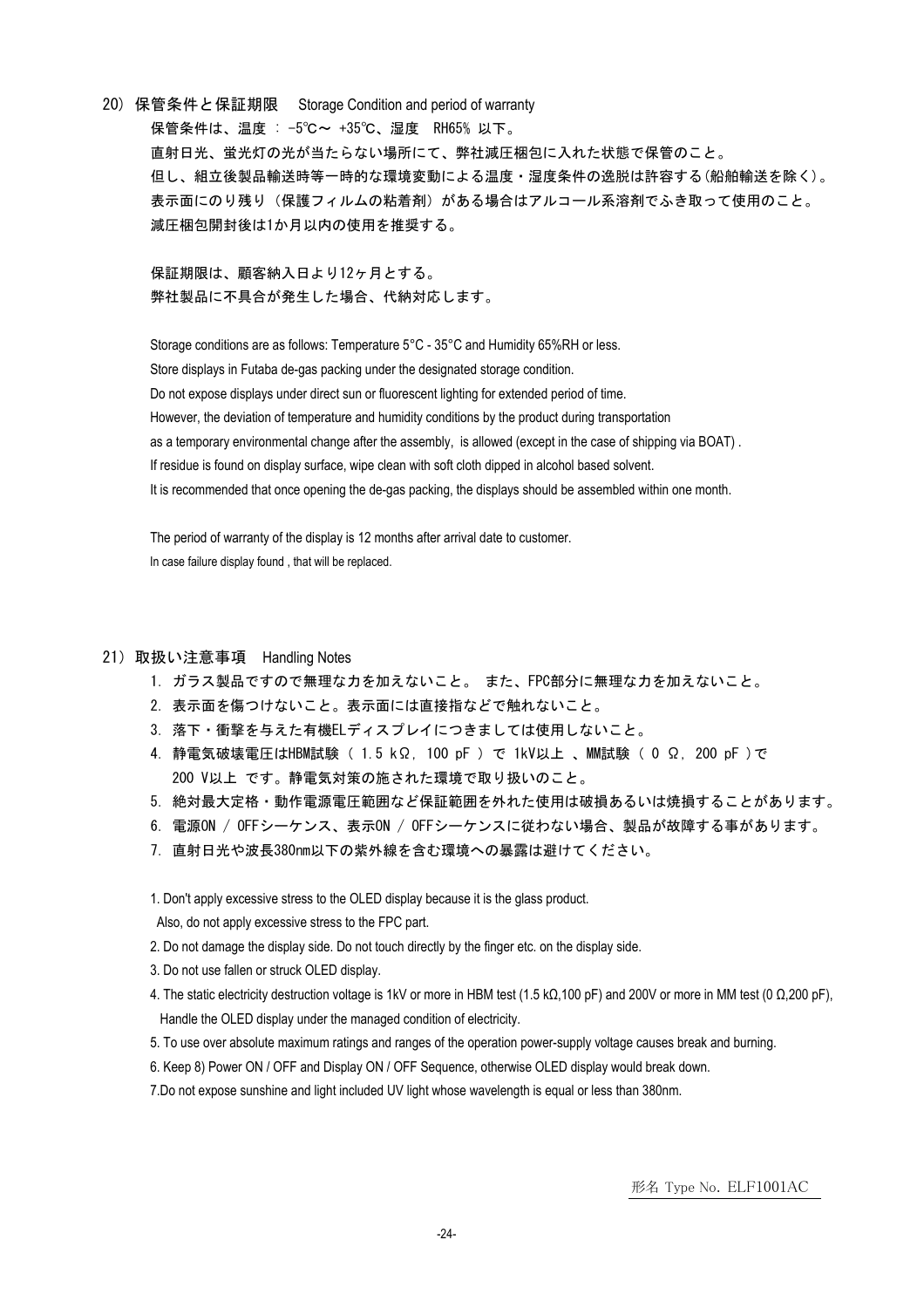- 21)取扱い注意事項 Handling Notes
- 8.有機ELディスプレイの封止板をグランドに接地することは避けてください。
- 9. 有機ELディスプレイの結露は避けてください。
- 10. IC金属面への回路接続、及び、ICに応力等の力を加えることを避けてください。

8. Do not contact the sealing plate of the OLED display with ground.

9. Do not be condensing of OLED display.

10. Do not connect any circuits to the metal surface of IC. Do not apply external force to the cover.

#### 22) 協定事項 Agreement Matter

本仕様書に疑義を生じた場合、改廃の必要を認めた場合、或いは新たな問題が発生した場合には、納入 者と購入者の双方の話し合いにより誠意をもって解決にあたるものとします。使用条件の変更又は用途 の変更を提起する場合は両者が協議し必要により仕様の見直しを行うものとします。

When the reservation is caused in this specifications, a new problem occurs or either change or abolition are admitted, both suppliers and purchasers are to solve those by talking sincerely. When the change in use conditions or change in usage are raised, both confer and it is assumed to review the specification if necessary.

4M変更時には事前に購入者へ報告し、購入者の承認を頂いてから変更を実施することを基本とします。 但し、作業者の入れ替えや軽微な作業変更等については、納入者の判断により変更できるものとします。 4M change shall be made by purchasers' approval of application. However suppliers can make minor change, replacement of workers or small work change etc, based on their judgment.

和文と英文の内容に食い違いが生じた場合は、和文の内容が優先されるものとします。

In case of conflicts between the Japanese explanation and the English one in this specification, the Japanese explanation overrides the English one.

23)原産国 Country of Origin 中国 HSコード:8531.80-000 China HS code: 8531.80-000

24)生産拠点 Production Site

日本(双葉モバイルディスプレイ株式会社) 及び 中国(双葉電子部品(恵州)有限公司) Japan (Futaba Mobile Display Corporation) and China (Futaba Corporation of Huizhou)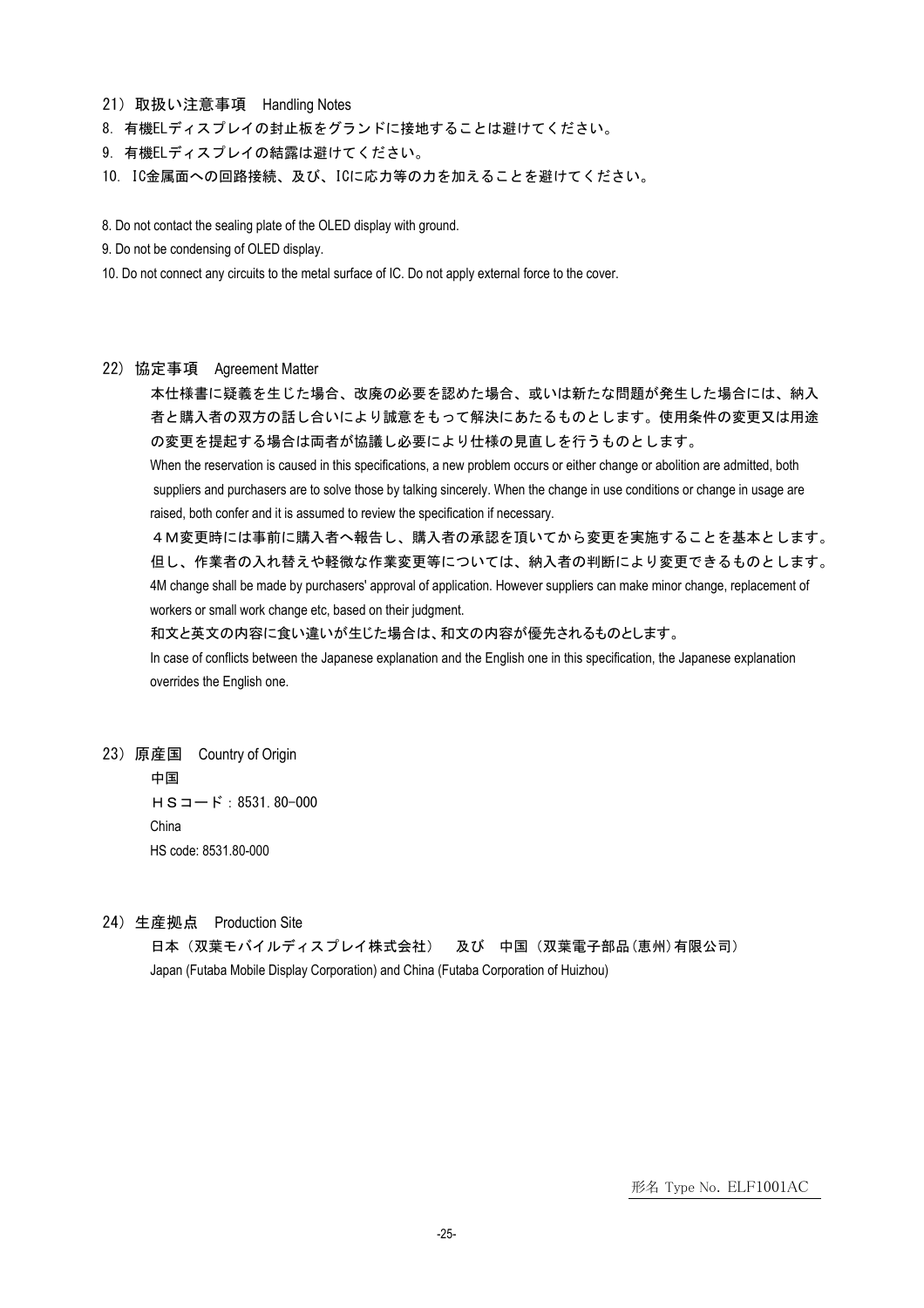#### 25)共通注意書 Notes

本仕様書に記載の製品は、一般電子機器(AV機器、通信機器、家電機器、アミューズメント機器、コ ンピュータ機器、パーソナル機器、事務機器、計測機器、産業用ロボット)に汎用標準的な用途で使 用され、また、当該一般電子機器が、通常の操作、使用方法で用いられることを意図しております。 高度な安全性や信頼性が必要とされ、または機器の故障、誤動作、不具合が人への生命、身体や財産 等に損害を及ぼす恐れがあり、もしくは社会的影響が甚大となる恐れのある以下の用途(以下特定用 途)への適合性、性能発揮、品質を保証するものではありません。

本仕様書の範囲、条件を越え、または特定用途に使用されたことにより発生した損害等については、 その責任を負いかねますのでご了承願います。

本仕様書の範囲、条件を超え、または特定用途での使用を予定されている場合、事前に弊社窓口まで ご相談ください。お客さまの用途に合わせ、本仕様書掲載の仕様とは別の仕様について協議させてい ただきます。

The products listed on this specification sheet are intended for use in general electronic equipment (AV equipment, telecommunications equipment, home appliances, amusement equipment, computer equipment, personal equipment, office equipment, measurement equipment, industrial robots) under a normal operation and use condition. The products are not designed or warranted to meet the requirements of the applications listed below, whose performance and/or quality require a more stringent level of safety or reliability, or whose failure, malfunction or trouble could cause serious damage to society, person or property.

Please understand that we are not responsible for any damage or liability caused by use of the products in any of the applications below or for any other use exceeding the range or conditions set forth in this specification sheet. If you intend to use the products in the applications listed below or if you have special requirements exceeding the range or conditions set forth in this specification, please contact us.

| ①航空、宇宙機器            | Aerospace/Aviation Equipment                                             |
|---------------------|--------------------------------------------------------------------------|
| ②輸送用機器 (自動車、電車、船舶等) | Transportation Equipment (Cars, Electric Trains, Ships, etc.)            |
| ③医療用機器              | <b>Medical Equipment</b>                                                 |
| ④発電制御用機器            | Power-generation Control Equipment                                       |
| ⑤原子力関係機器            | Atomic energy-related Equipment                                          |
| ⑥海底機器               | Seabed Equipment                                                         |
| ⑦交通機関制御機器           | <b>Transportation Control Equipment</b>                                  |
| 8公共性の高い情報処理機器       | <b>Public Information-processing Equipment</b>                           |
| ⑨軍事用機器              | <b>Military Equipment</b>                                                |
| ⑩電熱用品、燃焼機器          | Electric Heating Apparatus, Burning Equipment                            |
| ⑪防災、防犯機器            | Disaster Prevention/Crime Prevention Equipment                           |
| ⑫各種安全装置             | Safety Equipment                                                         |
| 13その他特定用途と認められる用途   | Other applications that are not considered general-purpose applications. |

なお、本製品を使用する機器の設計にあたっては、当該機器の使用用途および態様に応じた保護回路・ 装置の確保やバックアップ回路を設ける等してください。

When designing your equipment even for general-purpose applications, you are kindly requested to take into consideration securing protection circuit/device or providing backup circuits in your equipment.